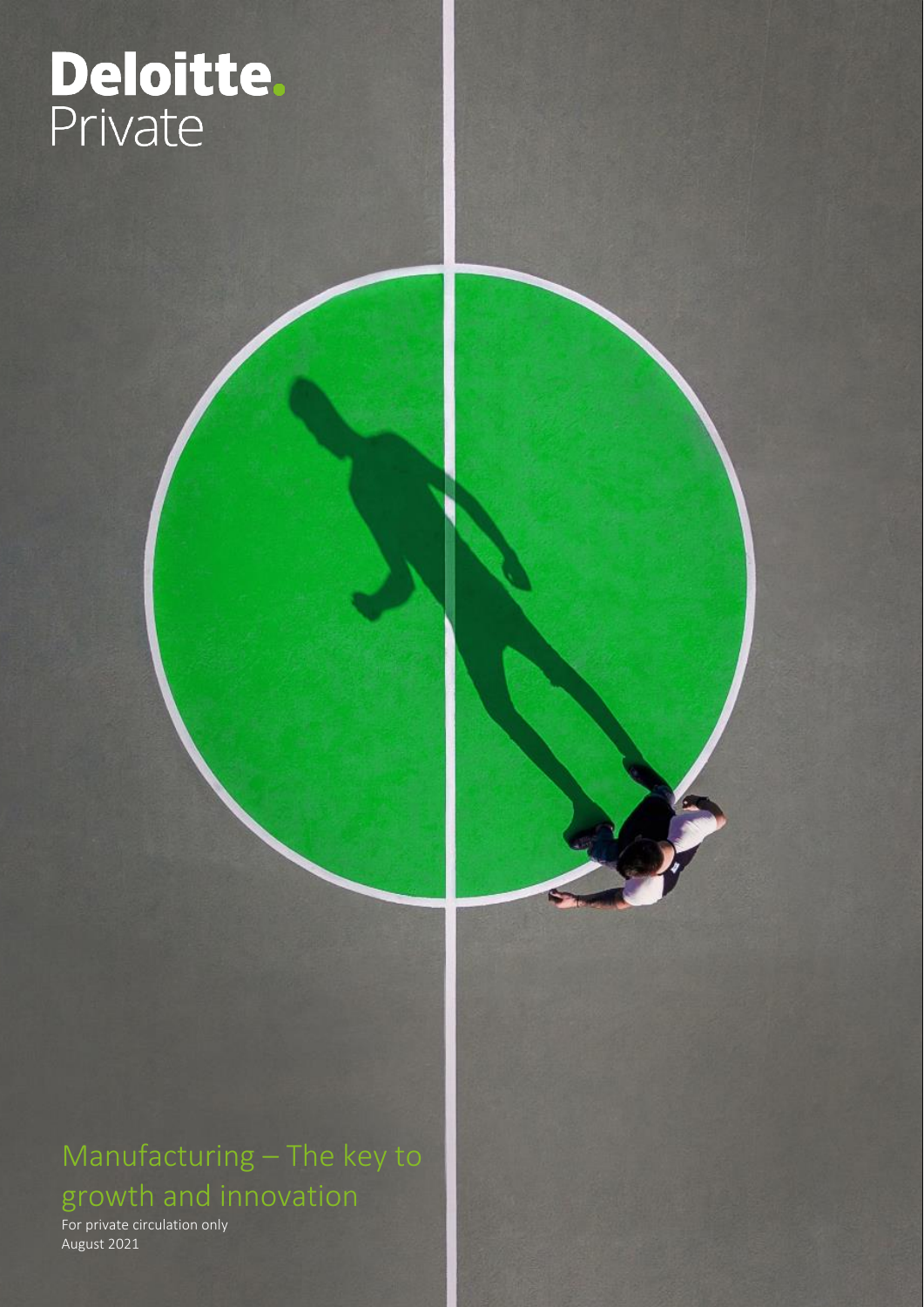### Content

| Foreword                                                                                                                                   |    |
|--------------------------------------------------------------------------------------------------------------------------------------------|----|
| In conversation with Dr. Krishnamurthy Subramanian,<br>Chief Economic Advisor to the Government of India                                   | 3  |
| Macro-Economic Update                                                                                                                      | 10 |
| In conversation with Vikram Kirloskar,<br>Chairman and Managing Director, Kirloskar Systems Limited and<br>Vice Chairman, Toyota Kirloskar | 15 |
| The impact of Production Linked Incentive (PLI)<br>schemes on India's manufacturing landscape                                              | 20 |
| In conversation with Pramod Menon, Group Chief Financial Officer<br>(CFO) and Member of the Board, RPG Enterprises Limited                 | 22 |
| Regulatory update for the manufacturing industry                                                                                           | 27 |
| Connect with us                                                                                                                            | 30 |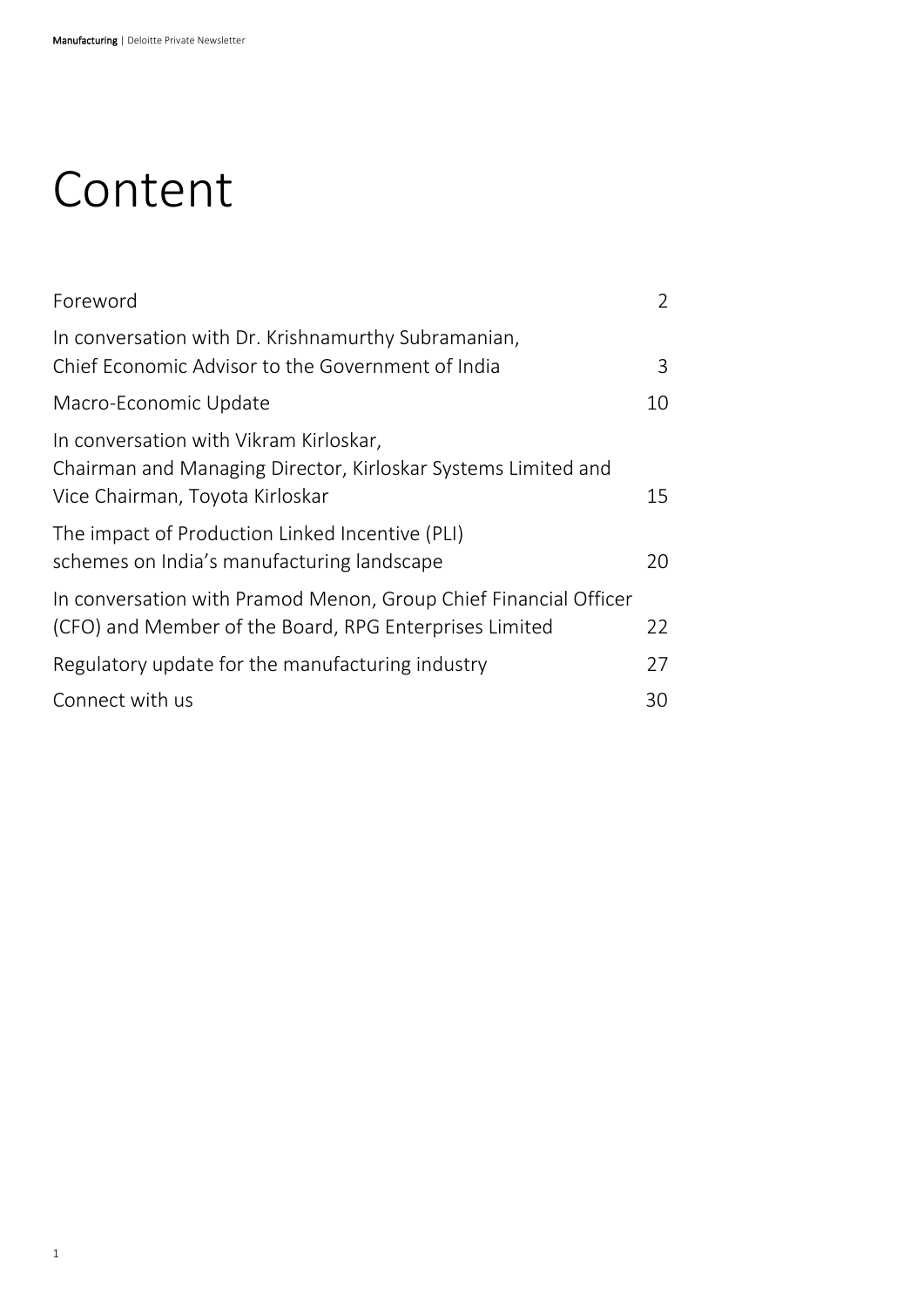### <span id="page-2-0"></span>Foreword

Welcome to the fourth edition of our Deloitte Private newsletter, and the current edition's focus is "manufacturing".

The events of 2020-2021 prompted several mega trends, of which one of the most important is the emphasis nations are placing on building resilience in their value chains, to provide both, citizens and the market, with an assured supply of products and services. Reforms, policies, and incentives introduced across nations emphasise and encourage incountry value additions through domestic manufacturing, and alternate country sources, to risk supplies and enable organisations to reorient their supply chain and manufacturing footprints.

For India, this could be the tipping point. As footprints reorient, there is an opportunity for India to be the "destination of choice", given the twin benefits for companies – a large domestic addressable market and a costeffective manufacturing ecosystem to serve global markets. It would also enable the country to increase the manufacturing contribution towards GDP from the current sub-17 percent levels, to the 25 percent envisioned by the Government of India. This journey would not only create jobs, but also provide a boost to the ecosystem of suppliers, channels, and service providers and significantly enhance India's manufacturing competitiveness.

The Government has accelerated the 'Make in India' movement by introducing a set of reforms under "Atmanirbhar Bharat". A significant one is the Production Linked Incentives (PLI) scheme that offers incentives on incremental sales for products being manufactured in India. Thirteen schemes, totalling approximately \$27 billion in incentives and covering key segments of Indian industry, have been launched since March 2020. Other enabling reforms, such as the Manufacture & Other Operations in Warehouse

Regulations (MOOWR) have also been directed at enhancing the competitiveness of India's manufacturing sector and thereby improve the country's global value chain participation.

Leveraging these opportunities, however, requires the industry and organisations to address some of the key areas that impact manufacturing competitiveness. These include strategic aspects such as, developing capabilities to enhance their visibility within the supply chain (which is absent today in most organisations), creating systems to sense and navigate short-term disruptions, and significantly enhancing the use of technology in business. This must be undertaken while driving tactical interventions such as, planned cost decline for profitable growth, alignment of investments and working capital cycle to the business strategy, and reconfiguring the work, workplace and workforce in line with the near permanent changes brought about by the pandemic.

It is with this background that we have decided to specially focus on manufacturing and have curated some interesting content, that includes interviews from industry captains and a perspective on PLI that is accelerating the manufacturing ecosystem in India. We hope you find this edition both, informative and engaging.



Happy reading!

Romal Shetty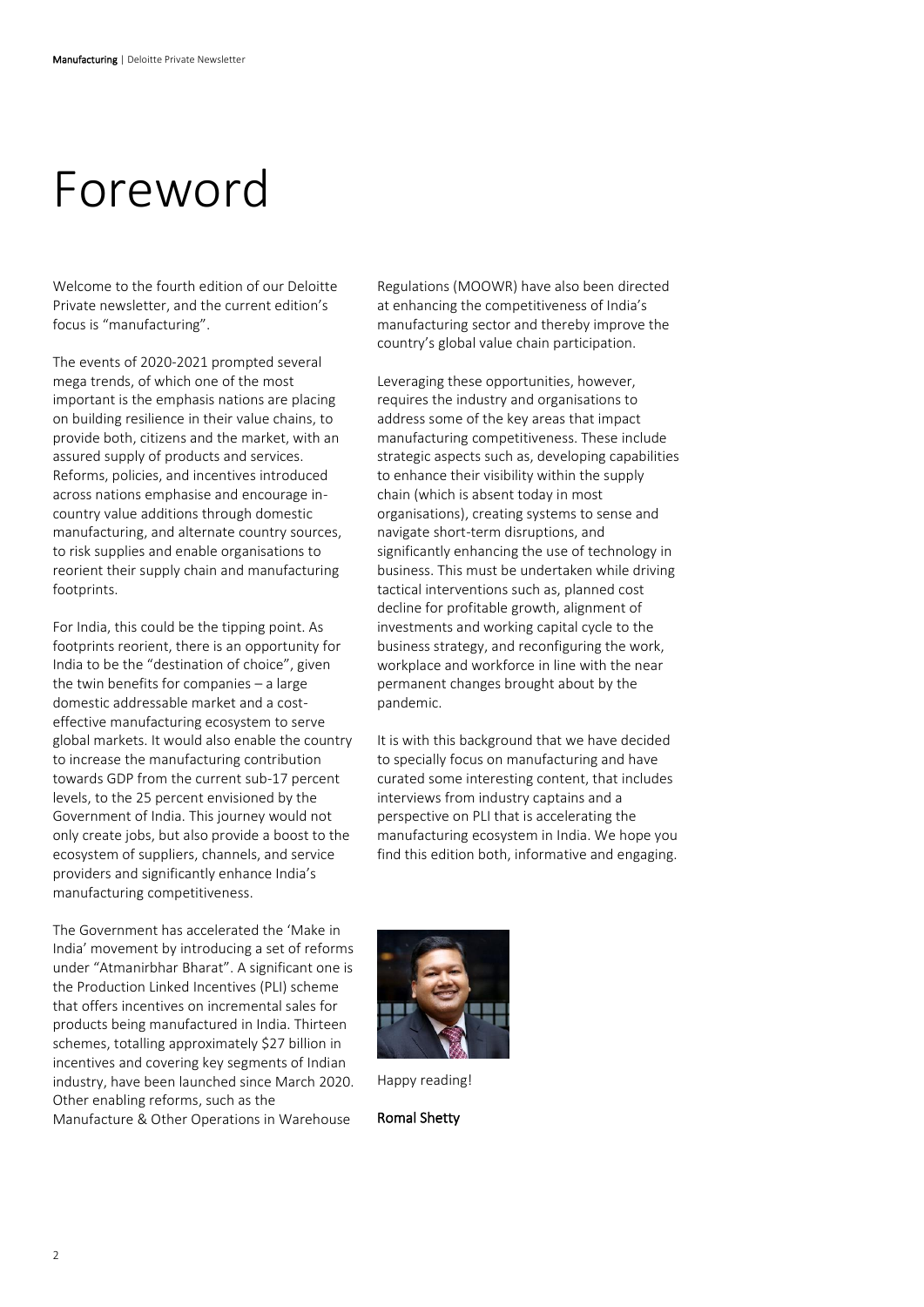

# <span id="page-3-0"></span>In conversation with Dr. Krishnamurthy Subramanian



Dr. Krishnamurthy Subramanian Chief Economic Advisor to the Government of India

#### 1. The honourable Finance Minister and the government is confident of a strong economic recovery. Are there any challenges that you foresee to the growth and optimism?

At our office, we track around 60 highfrequency indicators. When the first quarter decline of 24 percent happened, we were clear it was mainly because of the lockdown restrictions and that once the economic restrictions were removed, the

economy will bounce back. Across all the countries, India has had the sharpest recovery.

Another important emphasis over the last one year, has been that India is very clear about its objectives and their implementation. We focussed on aggregate supply, and not just on demand. As an emerging economy, we need to recognise that we must not only expand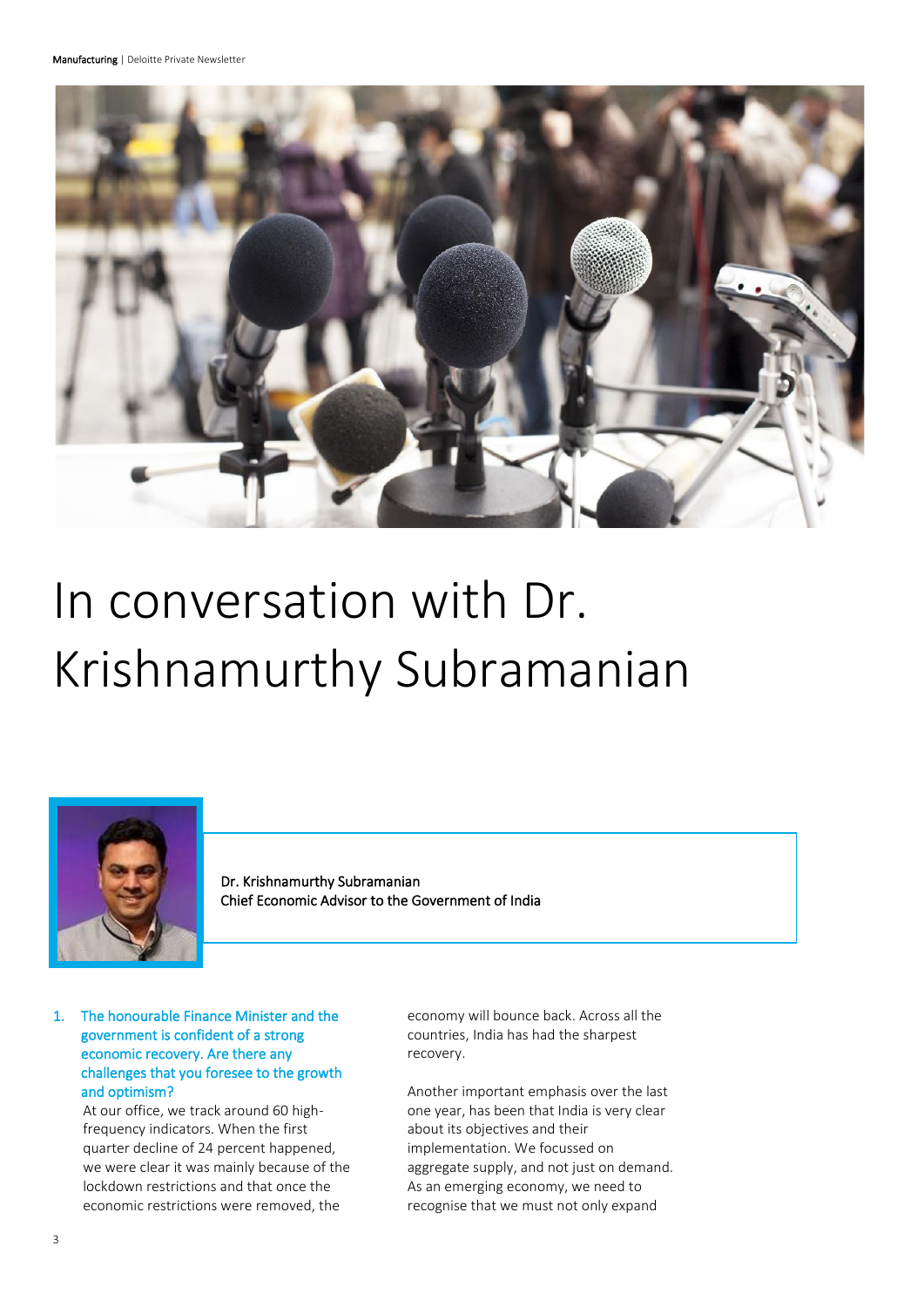the aggregate demand, but aggregate supply as well, because supply-side frictions remain huge in emerging economies. That's why we have implemented a slew of reforms.

There are a lot of seminal changes that have been brought about during this time. Exclusive focus on growth, private sector enablement, thinking of wealth creation and wealth as a boon, growth through a virtual cycle starting from private investment, asset monetisation, and to reforms in the financial sector are some of the key factors that have enabled our recovery

We have also implemented several steps that will enable India to see unprecedented growth in this decade, starting from FY22-23.

Some of the challenges I pre-empt while working towards our vision are:

- Recovering from the second wave of the pandemic and mitigating the impact of the expected third wave. The most important aspect is vaccination – a "vaccine not just for the pandemic, but a vaccine for the economy".
- The long-term challenge is the implementation of ideas we have introduced through regulations and policy changes, including the privatisation agenda, privatisation of assets, capital expenditure driven growth, and enterprise policy focus on the private sector. While the government continues to focus on supporting livelihoods through economic relief packages for those affected by COVID-19, it is also frontloading capital expenditure spending, which is essential to support the economic recovery and asset creation. Despite the pandemic-induced lockdown and restrictions on mobility in large parts of the country, highway construction grew by 74 percent, year on year in April-May of the current financial year to 1,470 kilometres or 24.1 kilometres per day.

#### 2. You have, from the start of the pandemic, articulated a V-shaped recovery for India. One may not expect uniform recovery across sectors. In your opinion, what are those sectors that would see a sharper recovery?

We must first acknowledge that when I articulated the V shaped recovery after the first quarter results came out, almost every economist or commentator made doomsday predictions about the macro economy. Our prediction was based on the resilience of the Indian economy and after careful evaluation of empirical evidence. We are glad to see that our assessment of India's resilience has been visible.

As for the sectors, the most important difference is the performance of the manufacturing sector versus other sectors. Overall, the agricultural sector output has been stable – all through last year when manufacturing and services were facing degrowth, agriculture had been continuing to grow at 3.5-4 percent.

After the unlock phase began, starting from September 2020, the manufacturing sector has witnessed the fastest pace of expansion. The PMI (Purchasing Managers Index) has been in an expansionary zone. The policy focus has been significantly high on manufacturing, including labour reforms, PLI scheme, infrastructure spending on roads and railways to reduce logistics costs, and in power, to decrease the power cost and improve the ease of doing business. Historically, across the world, countries that generated a significant number of jobs in the organised sector have been able to grow in a sustained manner, especially driven by private investment. Manufacturing is extremely critical for India to leverage its demographic dividend and therefore, policy focus is on manufacturing is important.

After the unlock phase began, starting from September 2020, the manufacturing sector has witnessed the fastest pace of expansion. The PMI (Purchasing Managers Index) has been in an expansionary zone.

Manufacturing is extremely critical for India to leverage its demographic dividend and therefore, policy focus is on manufacturing.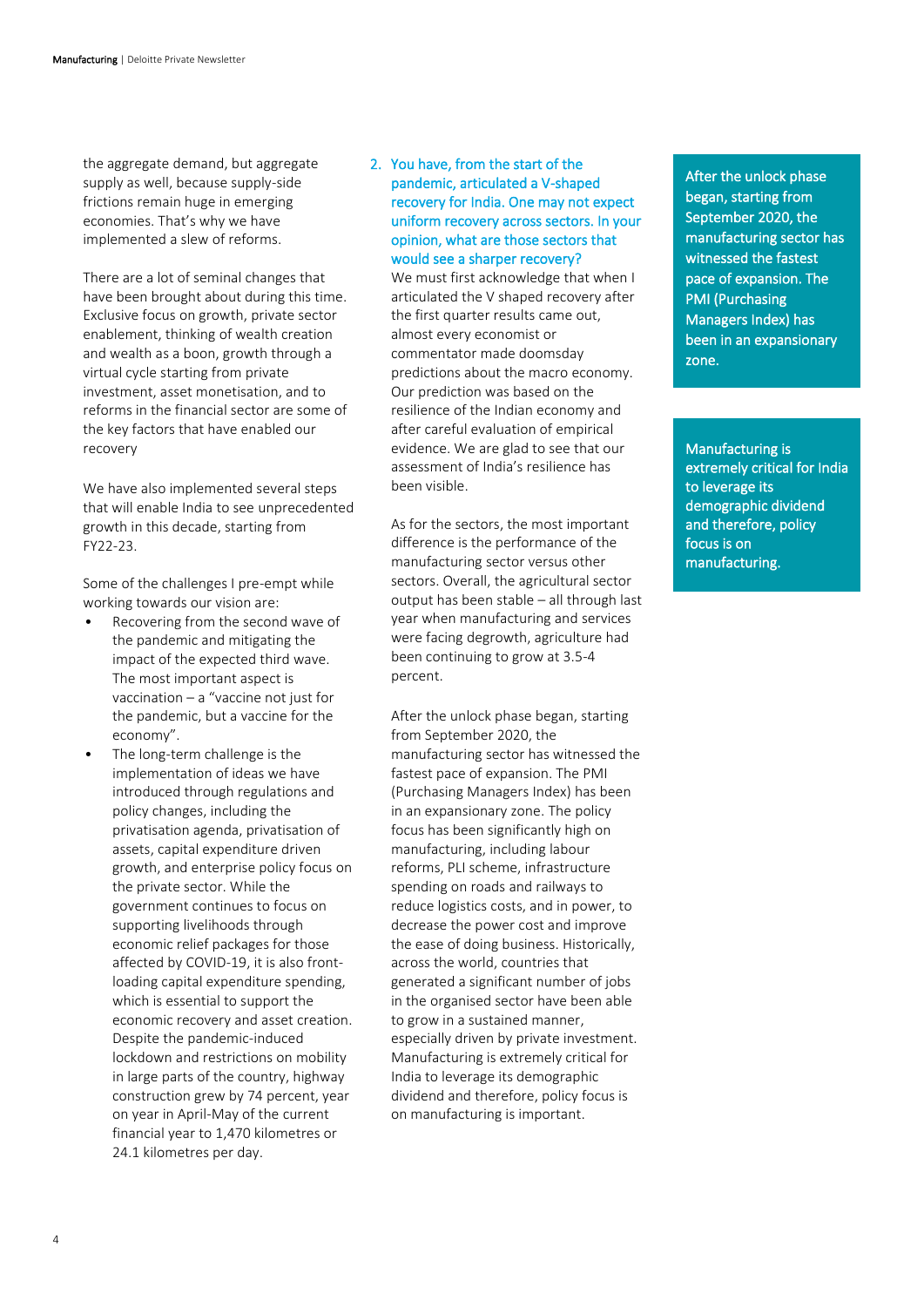3. You had articulated the need for Indian businesses to focus on the sunrise sectors. What according to you would be those be?

It is very important to understand the spirit behind the concept of sunrise sectors. The cardinal principle of economics is that resources are finite, especially taxpayers' money, and it is important to spend finite resources in a way that gets maximum returns for the economy. There is an opportunity cost for the decision on each investment and thus, prioritising is important. Not all sectors can be called sunrise sectors. Sunrise sectors are the ones that offer maximum growth and benefit for the economy and thus, require higher investments.

#### 4. The vision of the Government of India is to achieve a \$5 trillion economy by 2024. Considering the sectors and the current pace of growth, what would be the key aspects for consideration for the Government to achieve the goal?

We must note three points here. First, the pandemic has impacted the economic goals of every country in the world and is a setback for every country. For instance, ILO has estimated job losses across the world to be more than 300 million across the world, due to this pandemic. For countries like India, the potential growth was much higher, the slope of India's GDP was much steeper, as compared to advanced economies, which normally grow at 2-2.5 percent. Many publications have stated that India will take longer to reach its pre-COVID-19 path, but the reason for that is purely mechanical. The slope (of economic growth) was much steeper for India before COVID-19, so the pandemic will have a greater impact.

That said, the economic fundamentals remain strong as is evident from the rebound we saw in the January-March quarter of 2021, prior to the second wave. The economy will bounce back once we are out of the current wave.

Secondly, only rapid vaccination can aid in the broad-based economic recovery and the government understands that. It is taking all possible measures to inoculate the population as rapidly as possible and is also ensuring that

vaccines are available and are affordable to everyone. If we achieve the aim to vaccinate 10 million people a day, we should be able to inoculate a significant proportion of the population by the end of the year. This target is definitely achievable. Our peak has been over 8 million in a day so far.

Finally, the government has converted the pandemic into a blessing in disguise. I believe, India comes together to do difficult things when faced with a crisis – whether it was the 1991 reforms, or now. The sense of urgency for all reforms would not have been there, if not for the crisis. Rather than focusing on what more should be done, we should look at what has already been done in order to help the country grow—focus on the reforms that have been announced and the implementation of these reforms. There is a big change in economic and political thinking and the impact of these will get manifested in the next few years. After the honourable Prime Minister (PM) spoke about respecting wealth creators and the private sector on the floor of parliament, The Hindu Business Line titled its lead editorial "A watershed moment" acknowledging the role of the 2019-20 Economic Survey in bringing about this huge change.

#### 5. FDIs or FIIs inflows into India have remained strong throughout the pandemic. With global vaccination and "make in country" programmes, how do you view the near-term impact on FDI and FII inflows into India?

If there is one country that can grow at more than 7 percent-plus with the currently implemented reforms, changed economic vision, and the ability to use the crisis to create opportunity, it is India. In 2020, India received \$64 billion in FDI, the fifth largest recipient of inflows in the world. The trend has continued despite the second wave, with FDI inflows rising 38 percent on a yearon-year basis in April and stood at \$6.24 billion in April this year.

FDI and FII are coming to India because investors will put their money where

In 2020, India received \$64 billion in FDI, the fifth largest recipient of inflows in the world. The trend has continued despite the second wave, with FDI inflows rising 38 percent on a year-on-year basis in April and stood at \$6.24 billion in April this year.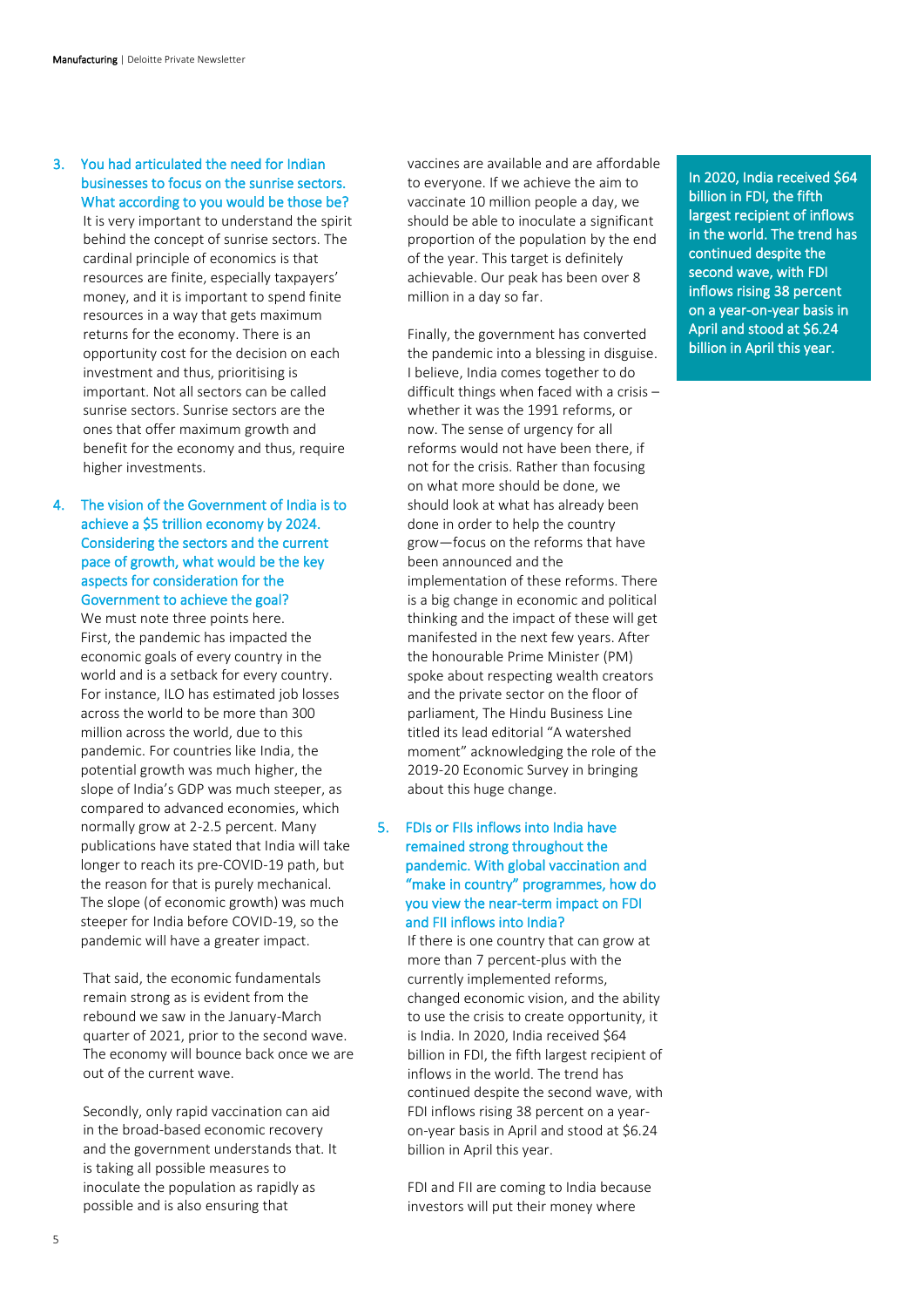their mouth is. Also, because of capital flows coming in, India has the 4th largest foreign reserves. The current account in FY21 has recorded a surplus, not just because of "Atmanirbhar Bharat", but also due to the increase in exports. FDI and FII inflows have led to capital account surplus as well.

6. India's Ease of Doing Business (EODB) ranking by the World Bank has moved up substantially over the past few years. What specific measures do you believe will accelerate the ranking and enable a larger participation in global trade by India?

My take on the measures is reflected in each of the last three economic surveys. If you look at the 2018-19 Economic Survey chapter on judiciary called "Ending matsyanyaya", which means "ending the rule of the jungle", it emphasises on the ease of enforcing contracts. Out of 192 countries, we are ranked 164th in the ease of enforcing contracts. In a market economy, enforcement of a contract is sine qua non. The positive externalities and beneficial spill overs it creates is humongous. The ease of enforcement of contracts is a very important measure.

In the 2019-20 Economic Survey, we have a chapter on the ease of doing business that includes minute details such as 'what' and 'how' of enabling business activity. For example, how many days does it take for a permit, and how many days does it take for transportation of goods on international borders.

In the 2020-21 Economic Survey, we have spoken about the bureaucratic aspect of the ease of doing business. Unfortunately, In India, we think about making regulations as a complete contract. We must recognise that in trying to take care of every contingency, we are making it far harder for the common person to understand and comply. My view is if someone wants to circumvent, whatever you do, he/she will circumvent. But the whole process of including everything just makes it harder for the common person to comply. This makes law and regulations extremely complex. That's the fundamental intellectual point that needs to be understood very clearly by people who will eventually put pen to the paper on the law.

Through various efforts towards ease of enforcement, specifics on ease of doing business, ease of language/understanding on various regulations and focusing more on the enforcement and supervision part, we have tried to highlight inadequacies on law-making that must be addressed.

7. India's global value chain participation has been an area for improvement. What, in your opinion, are the key actions and what can the stakeholders (including the government, industry bodies, and organisations) do differently? Also, what are policies that can facilitate vertical GVC linkages between domestic SMEs and larger foreign and domestic firms?

What prevented Indian companies, especially the smaller ones in the global value chain, is more related to lack of competitiveness because of a lack of economies of scale, higher factor input costs, including labour, power, and logistics. To enable these firms to be able to participate in the global value chain, we are focussing on making them more competitive. One of the primary ways in which costs can go down for these firms is through economies of scale. Our firms have chosen to stay small because of the way regulations were made over the last few decades. For example, as per the earlier Labour law, if you had more than a hundred employees, you had to comply with different regulations; even if the promoter wants to grow, he ends up opening another firm to avoid more regulations, and that led to a proliferation of smaller firms that never grew despite aging, what we call "dwarfs".

It is the firm that grows that creates the most number of jobs; but when you have firms that have not grown, there is a lack of economies of scale and that is one of the key problems that has hobbled the Indian economy's SME sector. We have improved on the MSME definition for firms to avail of benefits that the government provides, without having to remain dwarfed.

Labour law reforms are huge, from 44-45 different laws that governed the employeremployee relationship, now we are down to four codes. The number of sections has

In the 2019-20 Economic Survey, we have a chapter on the ease of doing business that includes minute details such as 'what' and 'how' of enabling business activity. In the 2020-21 Economic Survey, we have spoken about the bureaucratic aspect of the ease of doing business. Through various efforts ease of doing business has been the government's constant endeavour.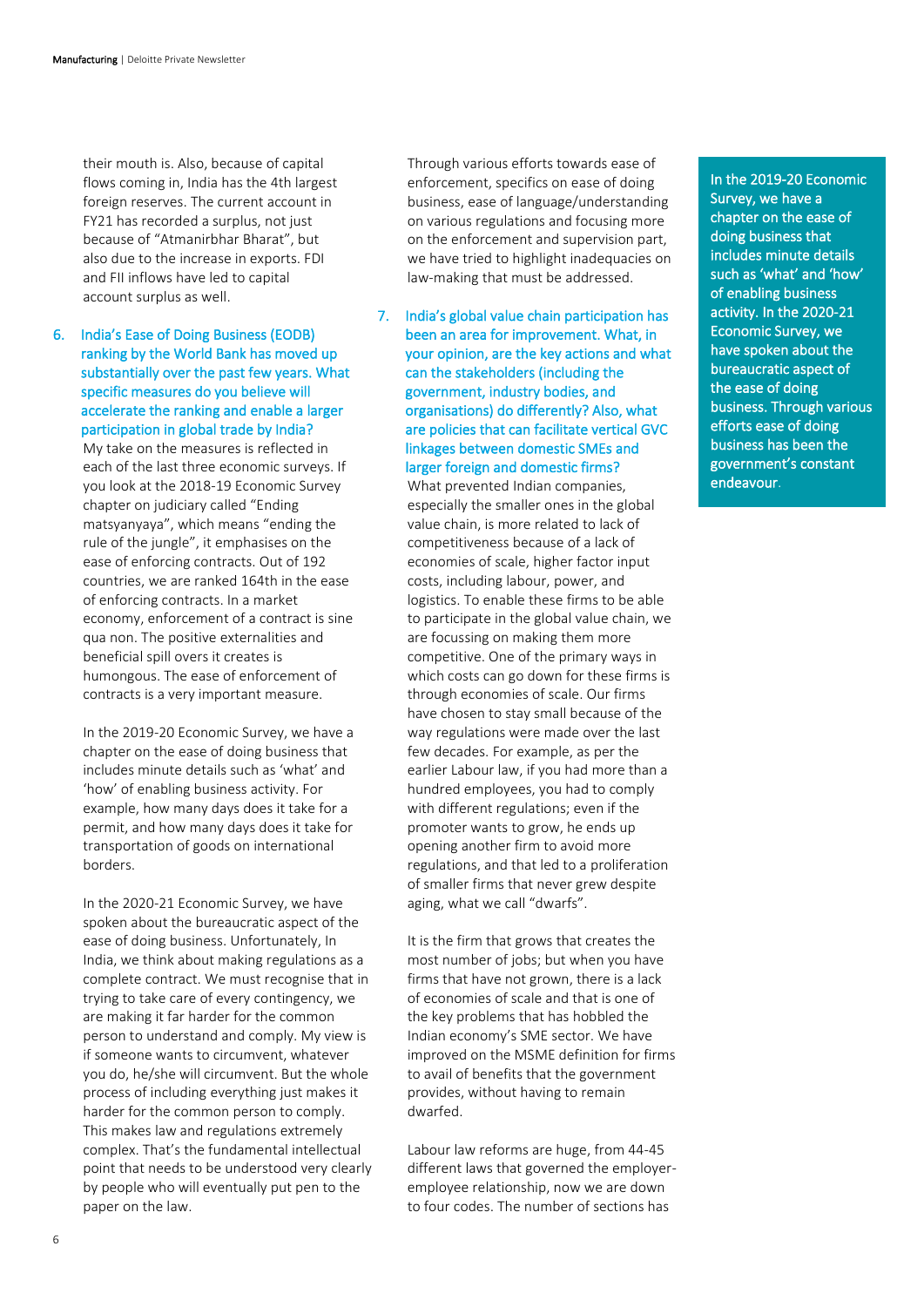been reduced by two-thirds. The number of minimum wagers from 2,300 has been reduced to 40. The definition of 'factory' has been changed from 10 to 50 employees. The definition of being part of statutory orders has been changed from 100 to 300 employees. If we put all these together and start seeing labour as a factor input – the cost of that will go down significantly and it will ultimately reduce costs for businesses.

As part of helping reduce costs, infrastructure spending has focussed on two key sectors – railways and roads, and power, which are other factor inputs.

These reforms take time to show their value creation in the economy, but these steps towards factor inputs will make our firms competitive as their costs will go down and they will be able to price themselves better and add value to the global value chain.

Apart from these measures, we are giving incentives to the sunrise sectors. In the last 25-30 years, India has spent its resources not necessarily on the key sectors. Therefore, we have not been able to have a larger pie of global trade. By focussing on sectors that will grow exponentially, we have enabled the economy to participate in high growth sectors.

8. One of the key areas of focus for the government has been to achieve the target of 25 percent of the GDP from manufacturing. How do you view the impact of the production linked incentives (PLI) scheme in the near and medium-term on the manufacturing sector specifically around investments, innovation, skill development, and generation of intellectual property?

The main collateral benefit I see is in the service sector. While conceptually we make the distinction between manufacturing and services, in reality, most manufacturing sectors use the services sector and they can't be competitive without this sector. When these firms grow and participate in the global value chain, services also benefit.

Some of the collateral benefits like innovation, skill-development, and generation of IP may take longer but services would see collateral benefit as manufacturing picks up.

9. On the same note, to realise the 25 percent of GDP ambition for manufacturing, a major consideration is "total factor productivity" (TFP), which has been lagging when compared with our peer countries. How do we enhance competitiveness and enable all segments of the industry to embrace technology?

> Part of the legacy problem from a socialistic economy is that there is a mindset change that is required, not only in the government sector, but also in the private sector. The private sector waits for the government to make changes. In a market economy, companies should be doing what is profitable, not having to wait for the government to make changes. Government intervention should happen only when there is a market failure. If there is no market failure, there is no need for any government intervention. In the specific area of technology, the private sector needs to invest on its own.

Over the last three decades, TFP has improved significantly. From a sectoral standpoint, TFP in the agriculture sector has been stagnant. Reforms in the agriculture sector and an agriculture infrastructure reform fund of INR 1 trillion are extremely important because one of the key problems in agriculture is the absence of a vibrant market. Reforms are necessary but investment in infrastructure will provide sufficient conditions for markets to develop.

The reform emphasis, whether it is privatisation, asset monetisation, MSME definition changes, or labour reforms – all are removing supply-side frictions, which would in return help improve productivity. My view is when assets are managed well, then productivity improves. The reforms are intended to enhance TFP significantly.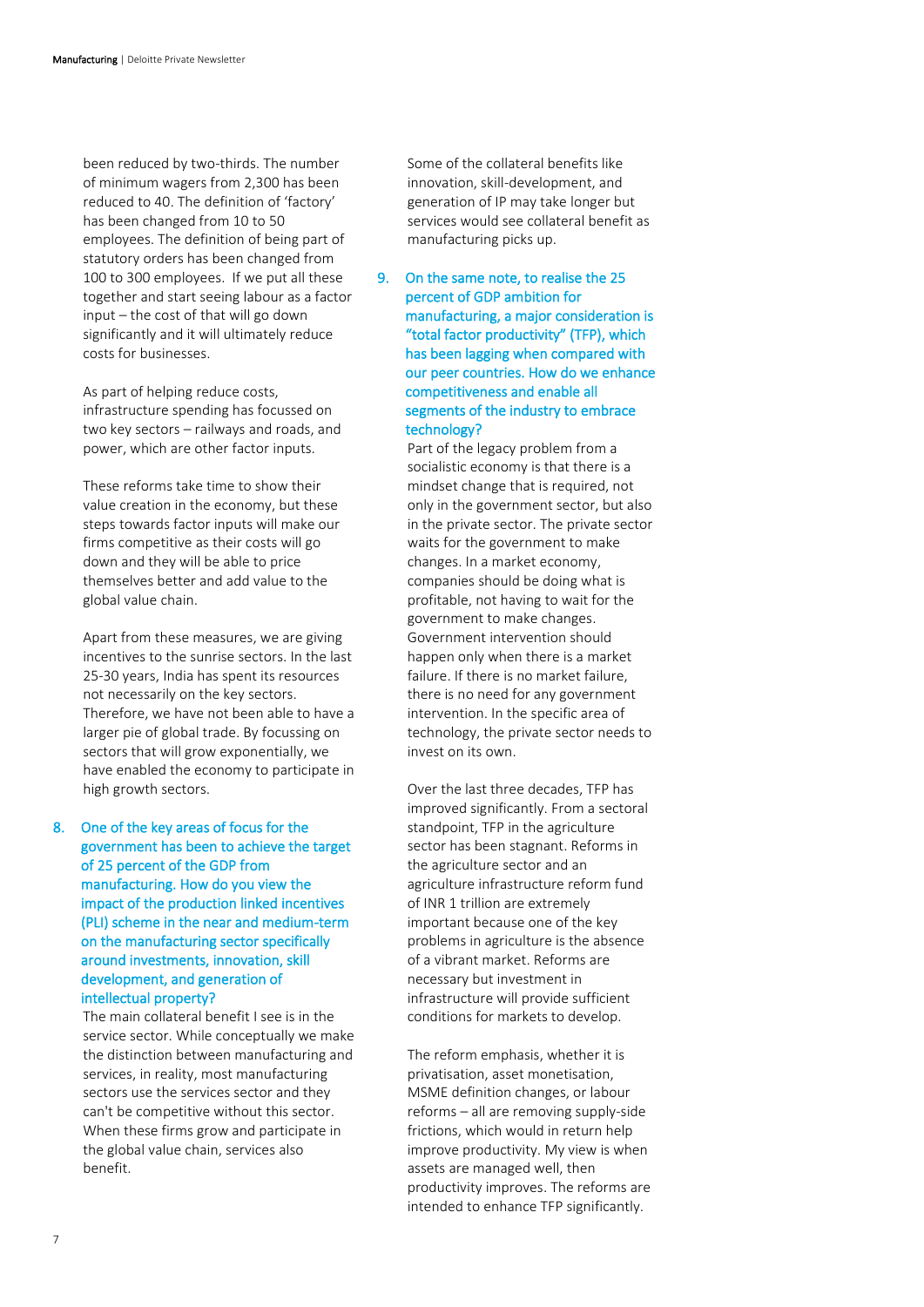Our expectation of a high-growth decade for India is based on two aspects – capital formation and incremental capital-output ratio (a measure of productivity).

Large firms bring the most improvement in productivity. Similarly, new entry/entrepreneurship is extremely important. To quote Joseph Schumpeter, the Theory of Creative Destruction is extremely important because it challenges typical methods. As per Credit Suisse's latest report, India now has more than 100 unicorns and none of these are from a dynasty, nor do they have political connections. These have been developed simply from the merit of the idea and that's what enhances productivity in the economy.

These are some of the changes that will help productivity improvements as we go forward.

10. During the previous year, there was considerable attention and support for MSMEs from the government through a change in definition, access to finance, atmanirbhar package, etc. Would you recommend extending the PLI scheme for MSMEs across sectors to enable them to scale up, and improve economies?

> It is not true that an MSME is not a part of the PLI scheme. The scheme requires that a firm attains a certain level of growth, since it has been devised to incentivise growth. PLI requires a commitment of growing the production every year by a certain percentage, therefore the prerequisite is growth, not scale. So far, it has attracted several large corporates and MNCs in the telecom space, renewable sectors, and electronics, amongst others, but is also incentivising SMEs to expand their economies of scale.

#### 11. In one of the economic surveys, you had emphasised on "Assemble in India" to improve job creation and contribute to the economy. Where are we on that journey? What according to you should be done by the centre and the states to accelerate the "Assemble in India"?

The "Assemble in India" idea that was articulated in last year's economic survey was in the context of global value chains (GVC). India can be a part of the GVC by assembling. For example, Maruti started assembling Suzuki products in India, which has now converted into ancillary industries. The ecosystem has developed over time and now complete products are manufactured in India. It took almost 25-30 years from assembling to move to production. We can reduce this time, but the important factor is we start with assembling and then move into production for the entire value/ supply chain.

The specific sector that the survey covered for "Assemble in India" was network products. This sector has been selected for the PLI scheme because it has enormous opportunities. The idea of enabling exports in the network products sector is being implemented through PLI.

#### 12. How do you foresee the impact of investments in infrastructure (including the National Infrastructure Program (NIP)) on the competitiveness of India's manufacturing? What specific metrics would be impacted?

As a part of the cost of production, the cost of logistics is around 20-25 percent of the total cost. If we are able to bring down the logistics cost by 15 percent to 20 percent, that translates to direct improvement in the margins, or if the producer wants to keep the same margin but reduce the price, they can thereby gain larger market share – the choice is with him. That's where the emphasis on railways and roads as part of NIP will be critical.

#### 13. A privatisation target of INR 1.75 lakh crores has been planned for FY 2021-22. For the companies in the process, what are the major outcomes you expect post the disinvestment and the impact on competitiveness?

Firstly, privatisation requires us to move assets from the hands that are not able to make the best productive use of these assets to the hands that can use these assets more productively. Pre-1991 also, India tried to build a self-sufficient economy but relied upon the public sector to do it. If we talk about "Atmanirbhar Bharat", it is designed to rely on the private sector. Also, the ability to give incentives is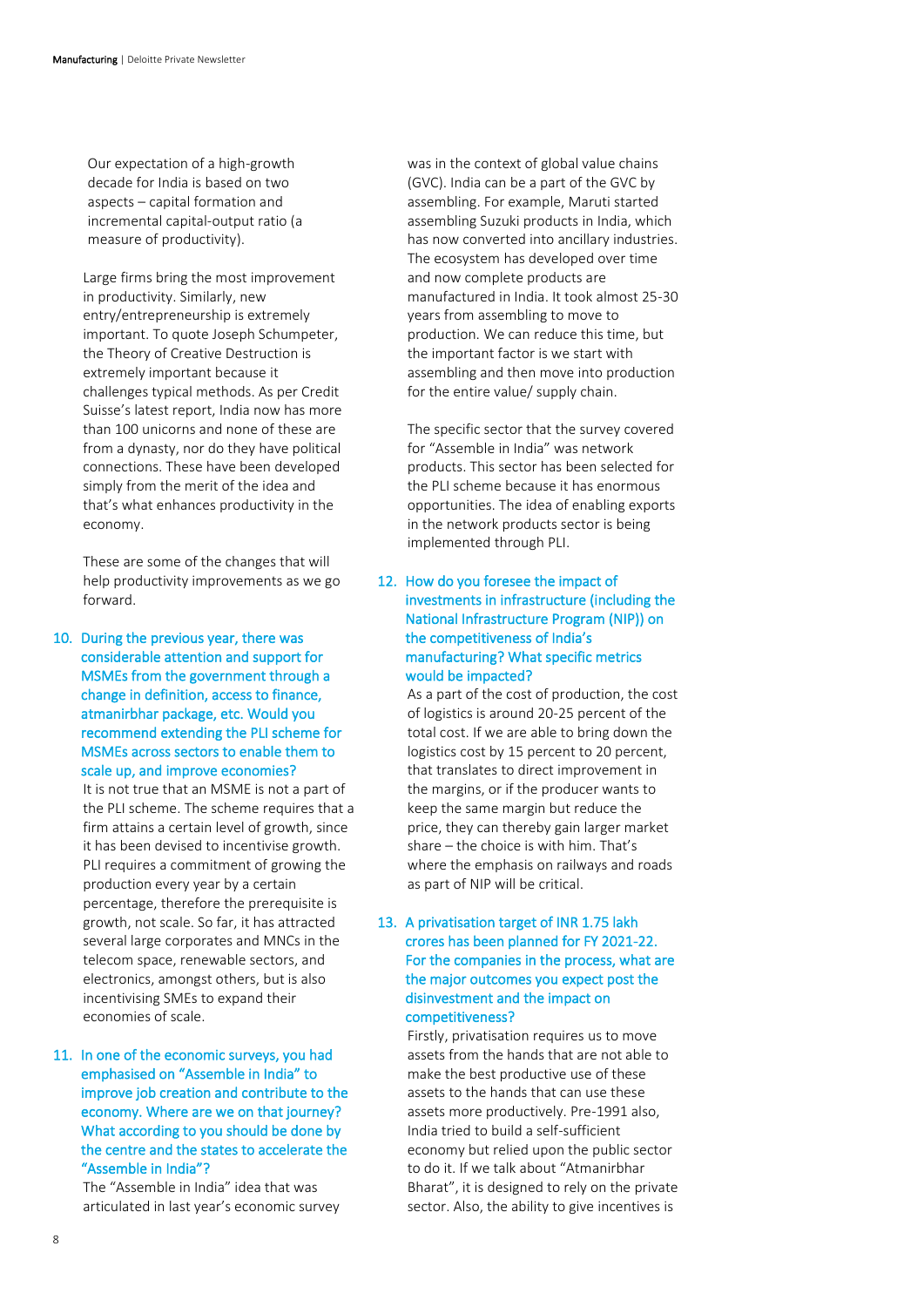much stronger in the private sector. Therefore, the idea to build a self-reliant India through the private sector has much more of a likelihood to succeed, than through the public sector. Increased privatisation would mean competition. Therefore, the role of the Competition Commission of India will only increase as India moves to a private sectororiented economy. Their role in enforcing a free and fair market will be far more important.

The main idea is to improve productivity in the economy through privatisation. Also, as we discussed earlier, taxpayers' money is finite, and should be invested in education and healthcare. The rationalisation of funds away from public sector enterprises, into something like healthcare and education will aid in growth.

We are confident of achieving the target of INR 1.75 lakh crores. It includes BPCL, LIC, IPO, CONCOR as some of the entities. The year FY20-21 will be remembered for the significant push the government made in privatisation.

14. Finally, you recently mentioned that 'creative destruction' is crucial for the Indian economy. What would be your guidance to Indian manufacturers?

As my message to entrepreneurs, I would like to urge them to create more unicorns and look for places where the market is not working, i.e., mismatch of demand and supply. Take for example, EduTech start-ups. There is a demand for high-quality education, which existing entities are not able to provide. EduTech caters to these demands, thereby fulfilling the demand and supply gap. Some of the other examples are Swiggy, Zomato, and organic food.

The other examples, where there is a need for a market solution, are the skilled labour force problems and the migration of people from East India to West /South India for jobs.

I would like to urge entrepreneurs and incumbents to identify these kinds of market gaps and create ideas, that will make them rich and famous and at the same time benefit the economy. For incumbents, I would like to emphasise that rather than trying to undermine competition, respect competition. The tendency of thinking about growing the pie, contributing to the country, and thereby growing the entity should be the way forward, because they have an important role in enabling the ecosystem in creative destruction.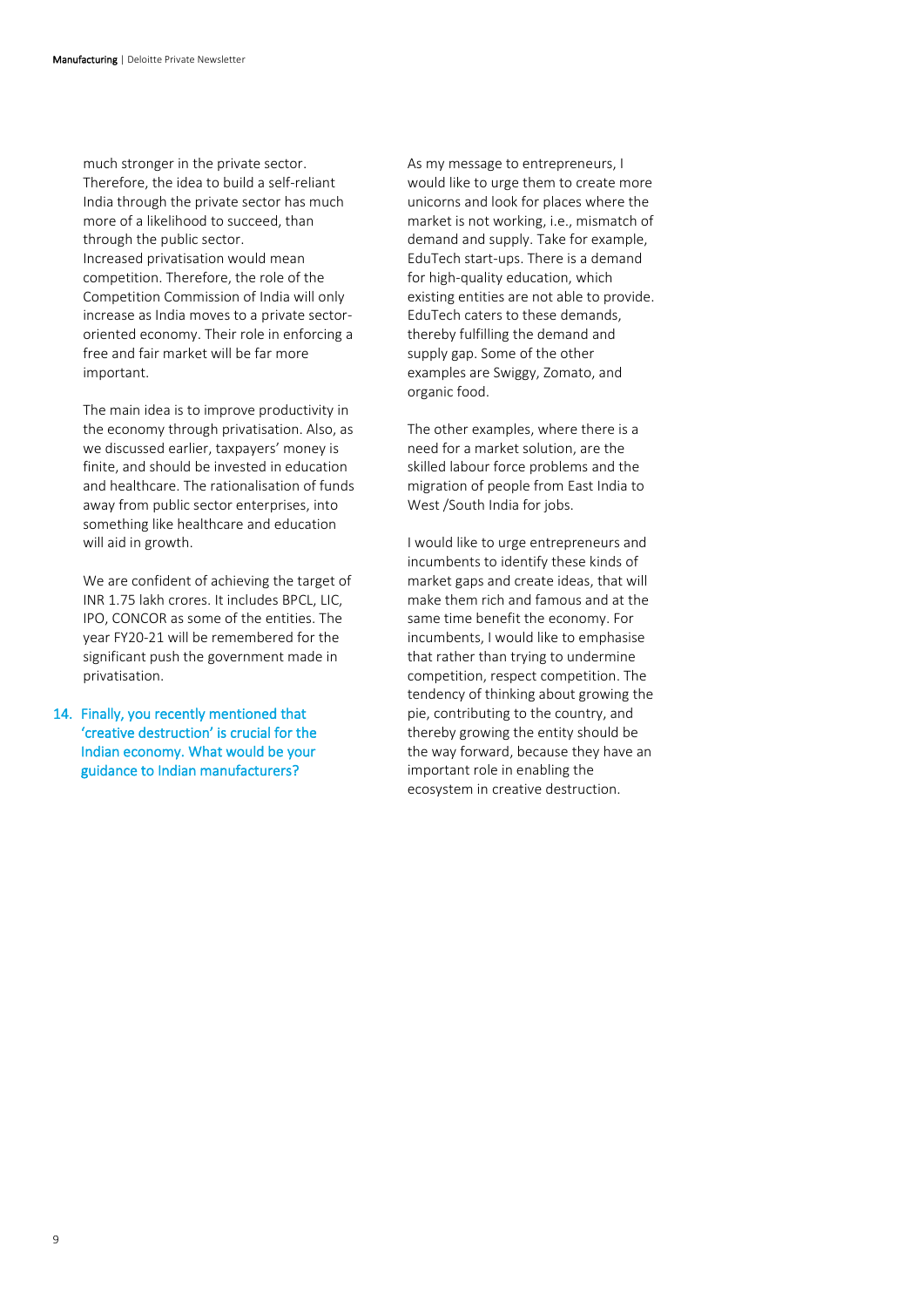

### <span id="page-10-0"></span>Macro-Economic Update

#### The manufacturing industry: It's time to rediscover its path to prosperity

The COVID-19 pandemic has tested the mettle of even the strongest manufacturers in India. The industry was struggling with a slowdown even before the onset of the pandemic; the crisis has led to massive supply chain and labour force disruptions and a precipitous fall in demand for goods and services (figure 1). The industry witnessed record contractions in output, new orders, and employment with growth in the industry falling faster than the overall GDP in FY2020-21.

The industry was also amongst the fastest rebounding sector, as movement restrictions started easing after the first wave of the pandemic. However, the recovery seems to have derailed after the country was struck by yet another wave of COVID-19 in late March 2021, which was far more severe than the first wave. With a majority of state governments imposing restrictions on mobility and businesses in the first quarter of FY 2021-22, economic

activities were severely impacted even though state lockdown rules were much more relaxed for industrial activity and movement of goods than last year's nationwide lockdown.

According to our latest projections, economic activity is expected to pick up rapidly in the second half of FY 2021-22 and may flow into the next financial year.<sup>i</sup> Factors such as a potential increase in the pace of vaccination, the diminishing economic impact of successive infection waves, and the oncoming festivals in the following months, will likely boost consumer and investor spending owing to a strong pent-up demand. The Centre is trying hard to ramp up its vaccination drive through the availability of more vaccines and streamlining the vaccine supply chain. We are cautiously optimistic about the economic growth in FY2022 with the possibility of growth ranging between 8.8 percent and 10.4 percent in FY 2021-22 in our baseline scenario.

#### The role of the

government has been, and will be, important to achieve the target of boosting manufacturing sector's share in the GDP to 20 percent by 2025. In the past, the Government has introduced schemes such as 'Make in India', 'Start-up India', 'Skill India', modified industrial infrastructure up-gradation scheme, business reform action plan, and intellectual property rights (IPR) policies were introduced to improve the business environment and boost domestic manufacturing.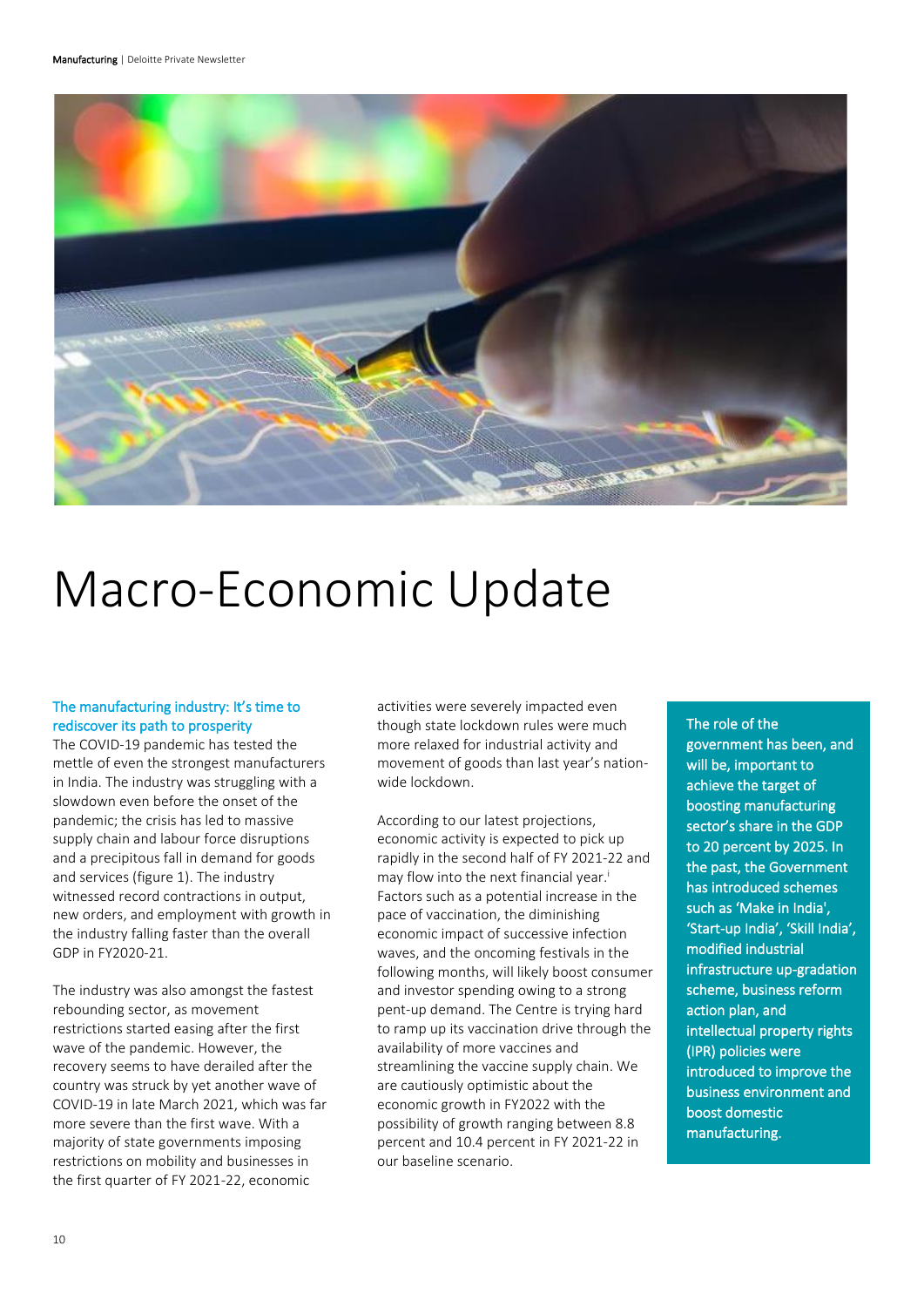

term potential of the industry in India. Age-old challenges such as inadequate infrastructure support (such as transportation, warehousing facilities, logistics, and availability of utilities and power, amongst others), poor access to lowcost raw materials, rigid land and labour laws, and an overbearing bureaucracy and regulatory hurdles have resulted in an elevated cost of production, inefficiencies, and high dependency on imports. For instance, the forex earnings as a percentage of total manufacturing sales have remained in the range of 16 percent to 19 percent over the past few years, while forex spending is much higher between 25 percent to 31 percent (figure 2), indicating a high import

#### Figure 1. The manufacturing industry contracted faster than overall GDP in FY 2020-21

Sources: CMIE, MOSPI

What this means is that India's medium to longterm economic outlook is strong compared to other Asian countries, except China. Strong growth is expected to improve the income and purchasing power of consumers. A significant presence of millennials will require businesses to innovate and penetrate rural India, a market that is large and where median incomes are rising faster than in urban areas. All these bode well for the manufacturing industry as pent-up demand together with recent policy initiatives directed towards manufacturing could spur a sustainable recovery.

#### But the path to prosperity is dotted with challenges

A few old, but persistent, and new challenges continue to dent opportunities for the long-

% 35% **Forex spending as % of total sales** 30% **Forex earnings as % of total sales** 25% 20% 15% 10% 5% 0%  $\frac{1}{(100)^5}$  $\frac{1}{512003}$ FY 1993 FY 1995 FY 1997 FY 1999 FY 2001 FY 2005 FY 2007 FY 2009 FY 2013 **FY 2011 FY 2015 RY 2017 PY 2019** 

dependence.

#### Figure 2. The import dependence in the manufacturing industry has remained high

Sources: CMIE, India EXIM Bank Research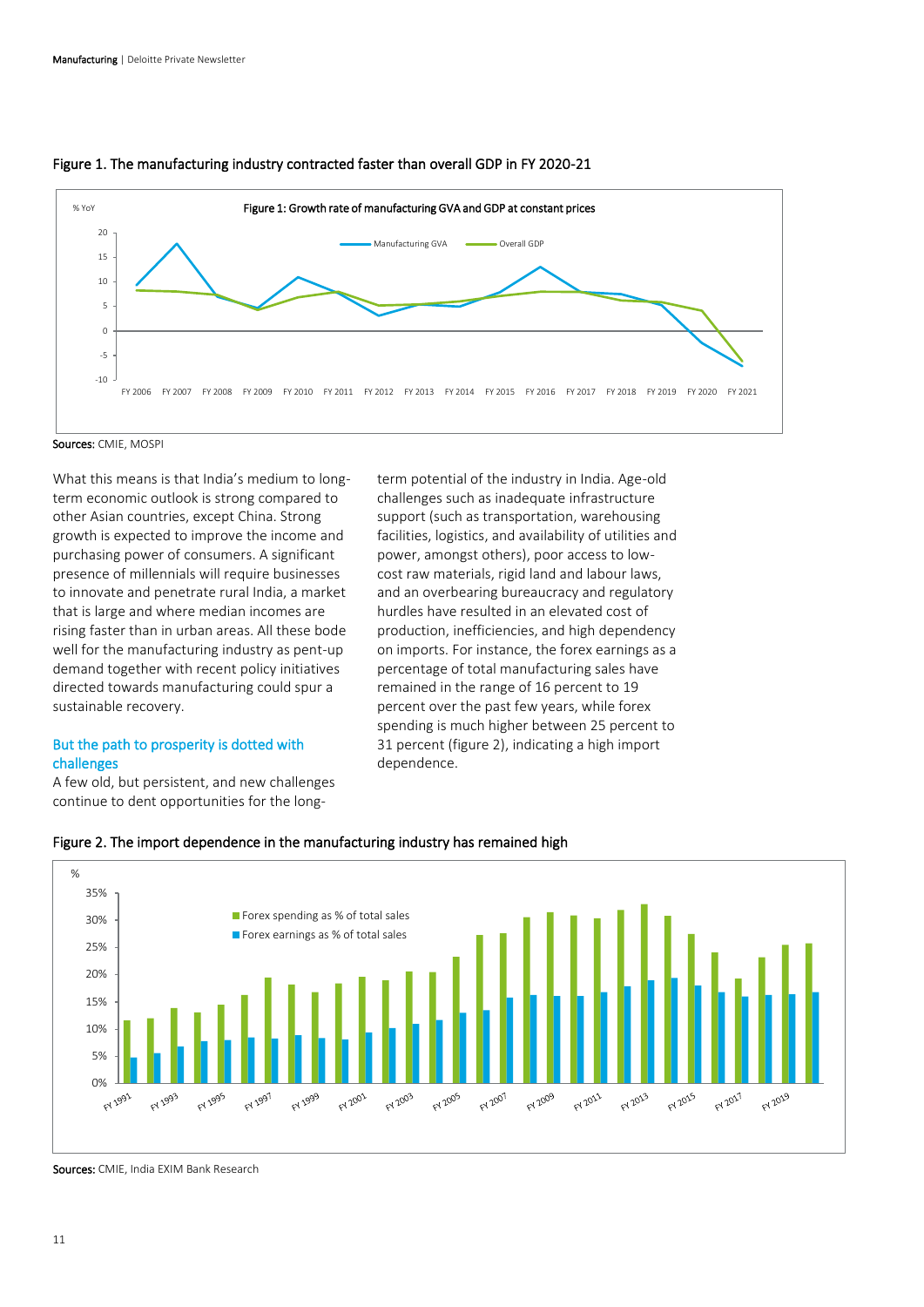The significant presence of micro and small enterprises and the informal sector have hurt economies of scale, while low R&D and the lack of technical know-how and innovation have limited the productivity and competitiveness of the industry. Restrained access to credit for medium and small industries, reduced willingness by banks to lend, and high interest on working capital loans have escalated operational costs and pressured margins.

Global factors have contributed much to the existing troubles. Be it the rising environmental awareness of consumers leading to demand for sustainable and reusable resources, or accelerating technology and innovation, these trends are powerful disruptors that are constantly forcing the industry to review its strategy to remain competitive and succeed. Many of these trends have accelerated after the pandemic. To respond to the shifts in consumer preference for online purchases, transportation challenges, need to digitise operations, COVID-19 has necessitated greater agility and speed with which manufacturers have had to manage strategic risks, navigate disruptions, and revisit business plans.

#### Every challenge brings its own set of opportunities

With the increasing realisation amongst global manufacturers about an overdependence on China, as they reevaluate and diversify manufacturing

7,874.6

5,060.2

Trading

Services sector

supply chains, India has certainly emerged as a key alternate investment destination. Major manufacturing and investment announcements by Tesla and Apple are set to ascertain India as a hub for manufacturing on the world map while creating jobs and encouraging more foreign investments. Besides this, new customers, markets, materials, and technologies await exploration and provide unlimited opportunities for expansion and growth.

Undoubtedly, India promises enormous long-term advantages, such as a young demographic base, growing incomes, an expanding (and globalised) middle class, a fast-growing potential market, an educated workforce, and a stable democracy. These have enticed investors who have wanted to tap the potential of increasing domestic demand and remain in close proximity to a large consumer and talent base. The fact that even amidst the global slowdown and COVID-19 aftermath, the total FDI inflows to India during April-December 2020 amounted to \$51.47 billion, an increase of 40 percent YoY (FIGURE 3). Within manufacturing, electrical equipment, pharmaceuticals, automobile, and chemicals attracted the maximum FDI. However, there is significant competition from other peer nations such as Vietnam and Bangladesh, and Indian manufacturers will need to focus on differentiators to attract investment towards India.

2,141.1 2,608.2 1,637.5 1,490.5 1,412.0 1,340.5 1,338.1 1,250.4 847.1

harma<br>Electrical equipments

Inments<br>Inments<br>Metallurgical Industries

al industries<br>Retail trading (single brand)

The start-up India initiative was launched by the government to build a strong ecosystem for nurturing innovation and start-ups.

Various steps have been undertaken, such as the national infrastructure pipeline (of INR 1.02 lakh crores), reduction in corporate tax, easing liquidity problems of NBFCs and banks, and trade policy measures to boost domestic manufacturing.

chemicals (other than fertilizers)

I



Automobile

Trading

Drugs & pharma



5000 10000

Computer software & hardware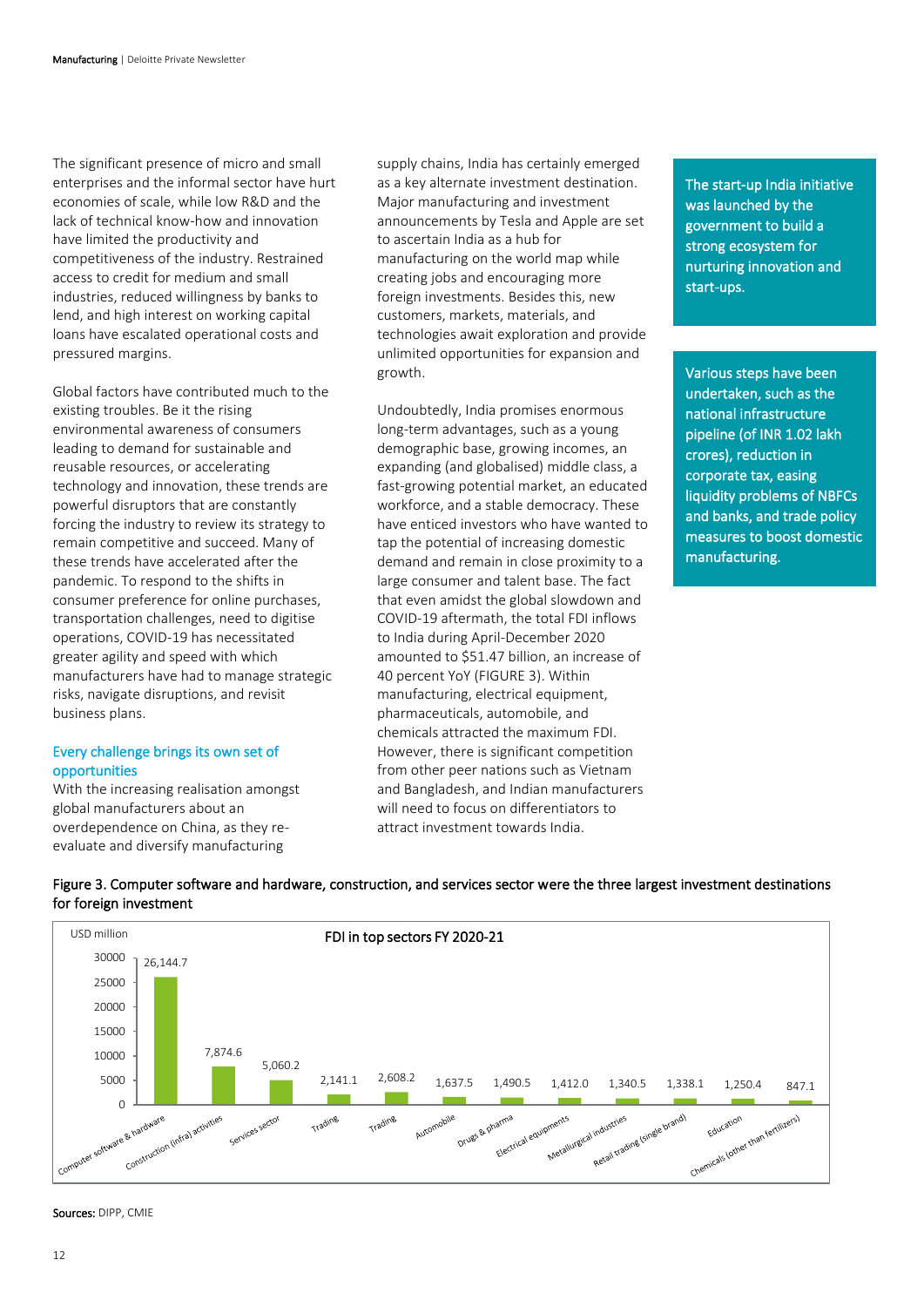For India to realise its full potential in manufacturing, it has to quickly address its structural inadequacies and vulnerabilities, many of which came to the fore during the pandemic. For manufacturers, it is time to

- 1. Improve resilience to demand and supply shocks by effectively coordinating between supply chain, production, logistics, inventory, sales, and customer relationships. They must also ensure access to working capital.
- 2. Focus on import localisation (for a few manufacturers) and capture domestic demand by increasing economies of scale and cost competitiveness.
- 3. Increase productivity and capabilities by widening and deepening links (through backward and forward linkages) to the global value chain.
- 4. Drive higher performance and create exponential results by innovation, technology integration, and talent upskilling and reskilling.
- 5. Engage in smart manufacturing ecosystems, where different manufacturing and service entities come together in meaningful ways to solve shared challenges and meet shared objectives.

#### Key government initiatives

Needless to say, the role of the government has been, and will be, important to achieve the

target of boosting manufacturing sector's share in the GDP to 20 percent by 2025.<sup>ii</sup> In the past, the Government has introduced several policy frameworks aiming to create a conducive business environment. Schemes such as 'Make in India', 'Start-up India', 'Skill India', modified industrial infrastructure up-gradation scheme, business reform action plan, and intellectual property rights (IPR) policies were introduced to improve the business environment and boost domestic manufacturing. The start-up India initiative was launched to build a strong ecosystem for nurturing innovation and startups. Apart from these schemes, various steps have been undertaken, such as the national infrastructure pipeline (of INR 1.02 lakh crores), reduction in corporate tax, easing liquidity problems of NBFCs and banks, and trade policy measures to boost domestic manufacturing.

The efforts have intensified after the pandemic. Post the launch of Atma Nirbhar Abhiyan (AB) in March 2020, the Department for Promotion of Industry and Internal Trade (DPIIT) identified industries to focus on to make India self-reliant, become a global supplier, and boost exports. The government subsequently launched several schemes, such as Production Linked Incentives (PLI) to 13 sectors with a total budgetary outlay for these schemes is INR 1.97 lakh crores or \$26 billion and an extended Phased Manufacturing Programme (PMP). The push towards improving infrastructure—considered India's Achilles heel—was also evident in the recent budget.



#### Figure 4. The PLI scheme in 13 sectors is expected to boost investment and activity

Source: [Press Information Bureau](https://www.pib.gov.in/PressReleseDetailm.aspx?PRID=1671912)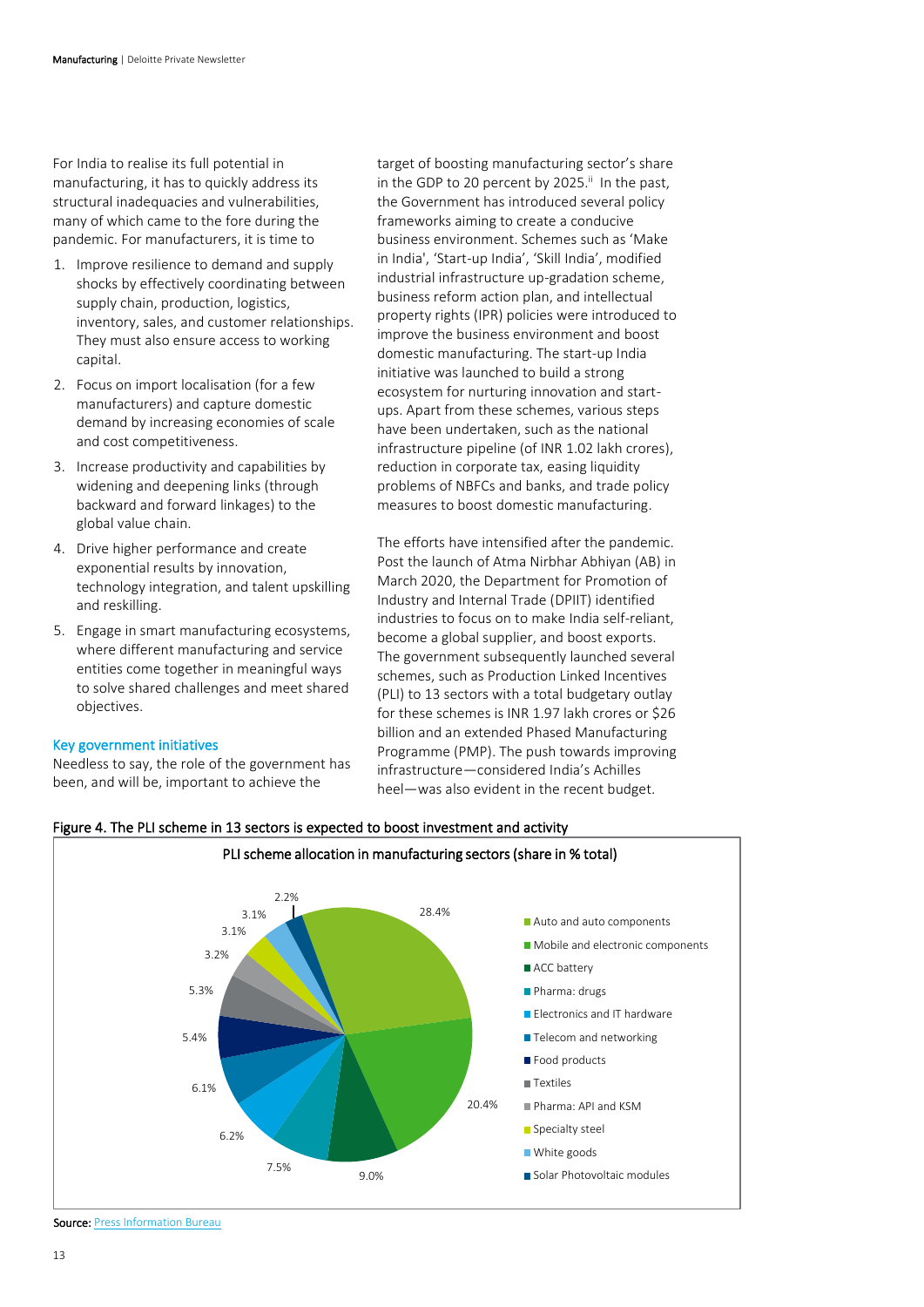Going forward, the schemes and announcements have to be backed with a credible implementation of the planned projects, ascertaining sufficient funds to invest, and re-engage with global investors by creating an ecosystem that drives efficient manufacturing. India has to overcome a lack of consensus in policymaking, and effectively coordinate the centre and state policies to improve its "doing business" environment. Since MSMEs play an important role in manufacturing sector output and employment, the government should ensure their sustenance during the pandemic and deeper integration in the manufacturing value chain through incentives.

As India's policymakers try to establish India as the next powerhouse for manufacturing over the next decade, it is worth asking two questions. Does India have what it takes for a giant leap? And will policymakers be able to lead the economy to greater heights? The answer to the first question, we believe, is "yes." And the time is "now".

In the following sections, we reach out to India's top policymakers of Niti Aayog to get their views and outlook of the manufacturing sector and understand the growth strategy that can address the nation's long-term challenges and push the economy to new heights.

The government launched Production Linked Incentives (PLI) to 13 sectors with a total budgetary outlay for these schemes is INR 1.97 lakh crores or \$26 billion and an extended Phased Manufacturing Programme (PMP).

Ĩ

<sup>i</sup> Rumki Majumdar, *The tunnel just got longer, but you can still see the light*, Deloitte, June 2021, https://www2.deloitte.com/in/en/pages/aboutdeloitte/articles/the-tunnel-got-longer.html

Niti Ayog (The planning commission of India), *The manufacturing plan, Strategies for Accelerating Growth of Manufacturing in India in the 12th Five Year Plan and Beyond*[, https://niti.gov.in/planningcommission.gov.in/docs/aboutus/committee/strgrp12/str\\_manu0304.pdf](https://niti.gov.in/planningcommission.gov.in/docs/aboutus/committee/strgrp12/str_manu0304.pdf)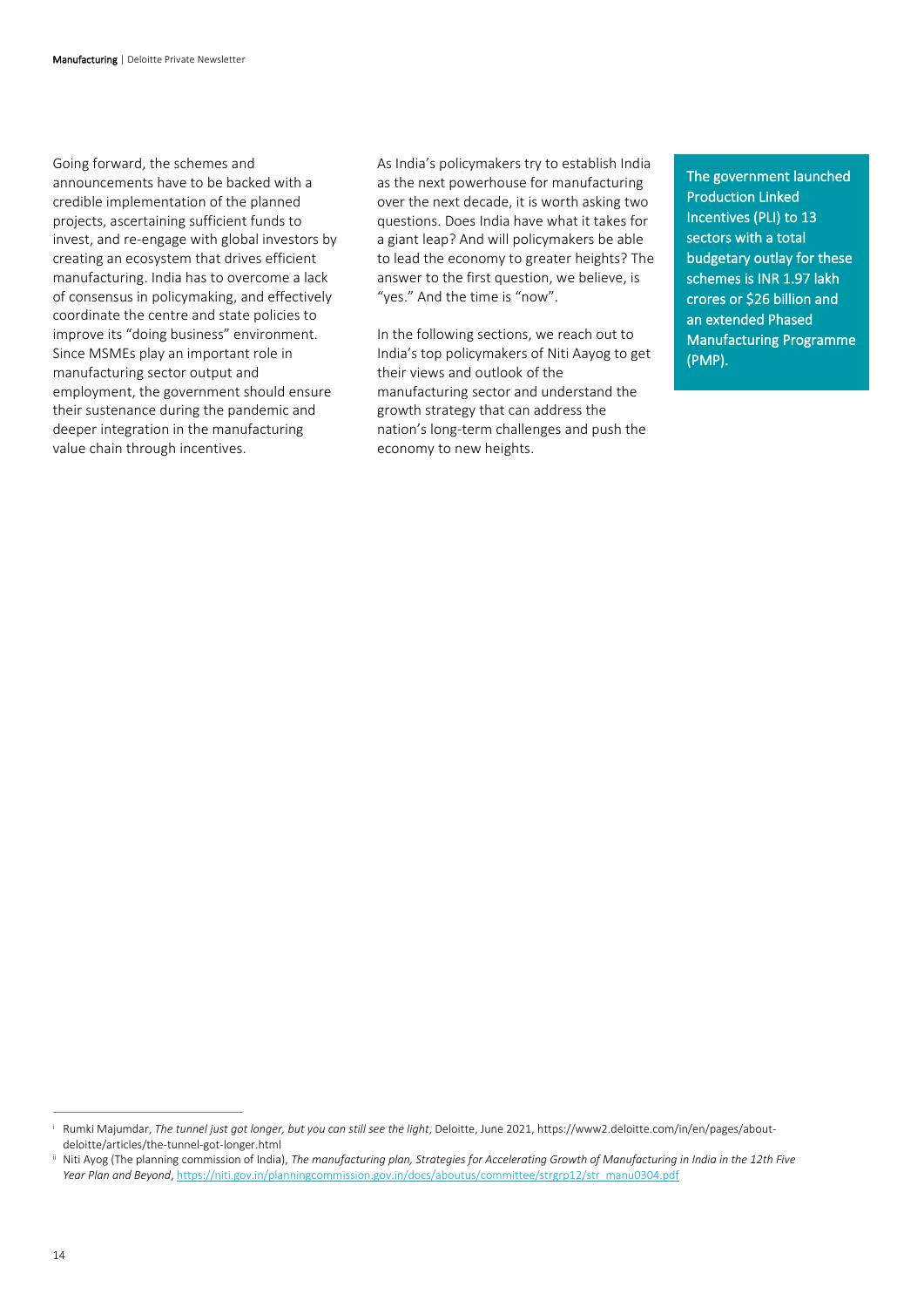

## <span id="page-15-0"></span>In conversation with Vikram Kirloskar



Vikram Kirloskar Chairman and Managing Director, Kirloskar Systems Limited and Vice Chairman, Toyota Kirloskar

1. You are renowned for successful and longstanding joint ventures (JVs) in manufacturing with global companies. What have been the key drivers of success? When I was in college at MIT, Kirloskar had a JV with Cummins - Kirloskar Cummins, which was a successful venture. I started my career at Cummins in Columbus and then at Kirloskar-Cummins in India. I was sent to Mysore Kirloskar which was in

trouble at that time and we finally had to sell that business as we couldn't make the business competitive. I then started two other businesses with an American partner. Kirloskar brothers had a JV with a Japanese company before Toyota, called Kirloskar-EBARA.

JVs work well, provided the partners involved have a common vision. If any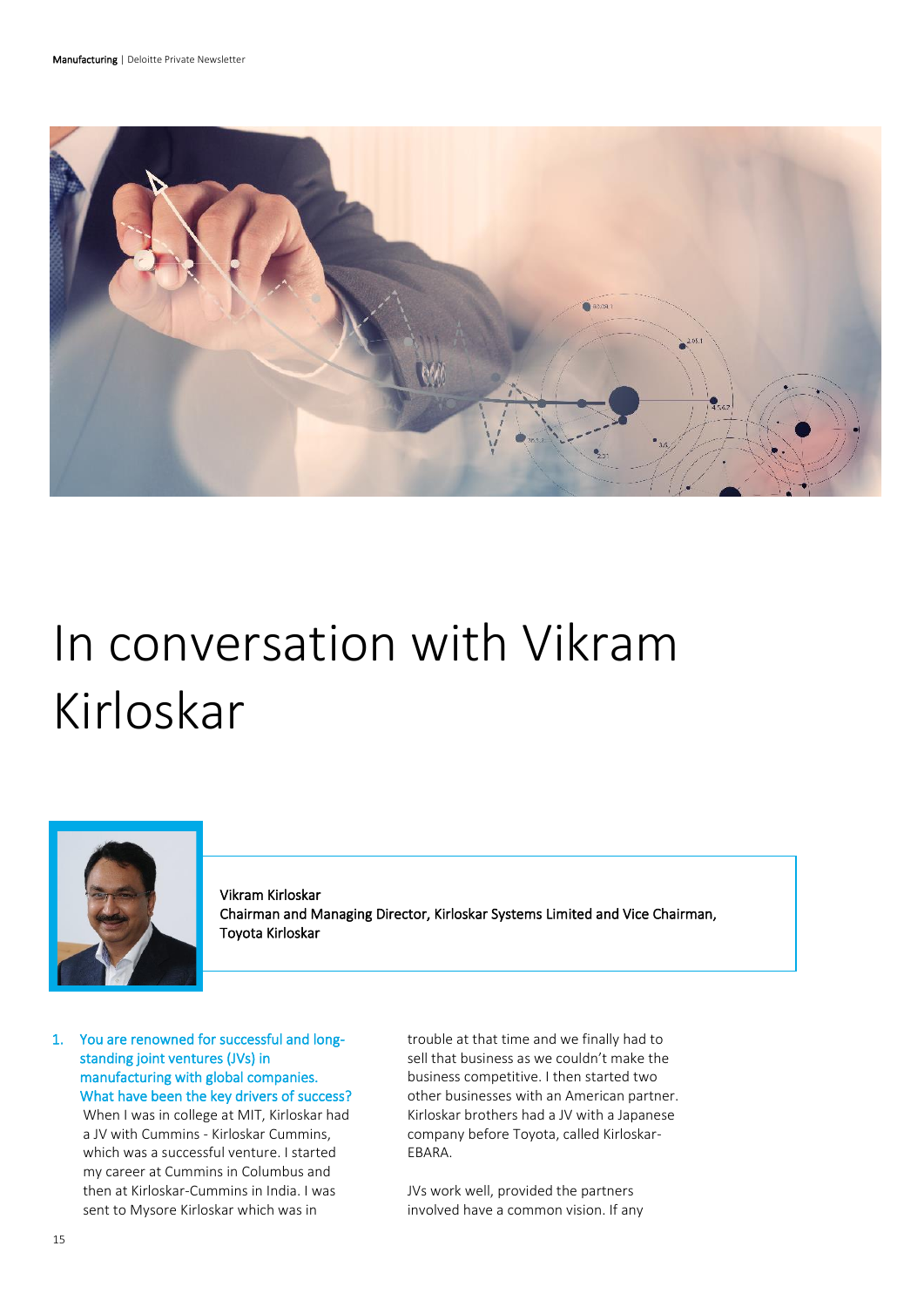partner has a different vision or objective, then the JV falls apart very quickly. One of the biggest reasons we can work well with the Toyota family is because of the agreement with them on a common vision. Our JVs with Toyota are not only in the cars business, but also include forklifts, textile machinery, components, insurance and other businesses.

When partners have a common vision and goal, then shareholding does not matter, the goal matters and as long as the focus is on that, it works. In my view, it is not just about financial goals, but also philosophical goals that you want to achieve, a certain position or reputation of your business and how you want customers to look at you as an organisation. I believe it is the sum of all these things. We discuss these things every year at our partners meeting.

For me, the most important aspect is to have clear common goals with partners.

#### 2. Does culture play a significant role?

In my view, more than culture; governance, ethics and transparency play a bigger role. Cultures are going to be different. We have worked with both American and Japanese organisations, and cultures are very different, yet transparency with the partners was the key and it worked well. In my own experience, with Toyota, I used to share issues and problems beforehand on various decisions, and that helped us build a strong relationship.

#### 3. The industry that you are deeply involved with - automotive - is undergoing a major transformation driven by the shift towards electrification, which requires significant investments across the value chain. In this journey, how can companies and their suppliers successfully address costs from existing investments in footprint and technology?

One basic aspect of the auto industry that I have understood is that growth of your company is dependent on the price of your used car. The value your used car retains in the market will command a higher price for the new car. Technology will keep on changing - petrol, diesel, electric, ABS, safety systems, hybrid, etc. It is this basic

principle of differential price your used car derives that will command the price.

If you look at the growth of Toyota in the last 20 to 30 years, the real reason is because of the higher value derived from the used car. Basically, top class quality and reliability. It is a very important factor for the customers.

From a technology perspective, the biggest challenge for the auto industry will be environment and safety. More than the external environment pressures, more internal changes are necessary.

We must make products safe, based on global standards, and ensure they are environment friendly as well. From an environment perspective, each country has different standards and requirements and our objective is to reduce the net carbon emissions and not be worried about which technology does that. We should focus on technology to reduce the carbon footprint and keep our vehicles safe – that will be the way to success and investments should follow that.

#### 4. Have you seen promoters shifting the focus towards environment?

I will take our own example - we ventured into small cars, which were not successful. We are successful in making large cars a profitable business. We have good cash reserves that will fund our investments for next four to five years. The biggest reason we have for reducing the carbon footprint in our processes, is that it helps reduce our costs. We are saving INR 30-40 crores per year (on a per car basis) by reducing electricity consumption per car and by opting for renewable energy. Similarly, we have seen cost benefits in water, logistics, and packaging. It's an economic decision. The returns on investments on electricity and water is paid back in one or two years.

In my view, to improve overall efficiency in manufacturing, we should look at reducing carbon footprint and focus on environment friendly operations.

5. We heard of your passion to build factories. How do you view India's attractiveness as a manufacturing destination in today's

Joint Ventures work well, provided the partners involved have a common vision. When the partners have a common vision and goal, then shareholding does not matter, the goal matters and as long as the focus is on that goal, it works.

Governance, ethics and transparency play a bigger role than culture in building a successful JV.

Improvement in efficiency in manufacturing, would come by reducing carbon footprint and focus on environment friendly operations.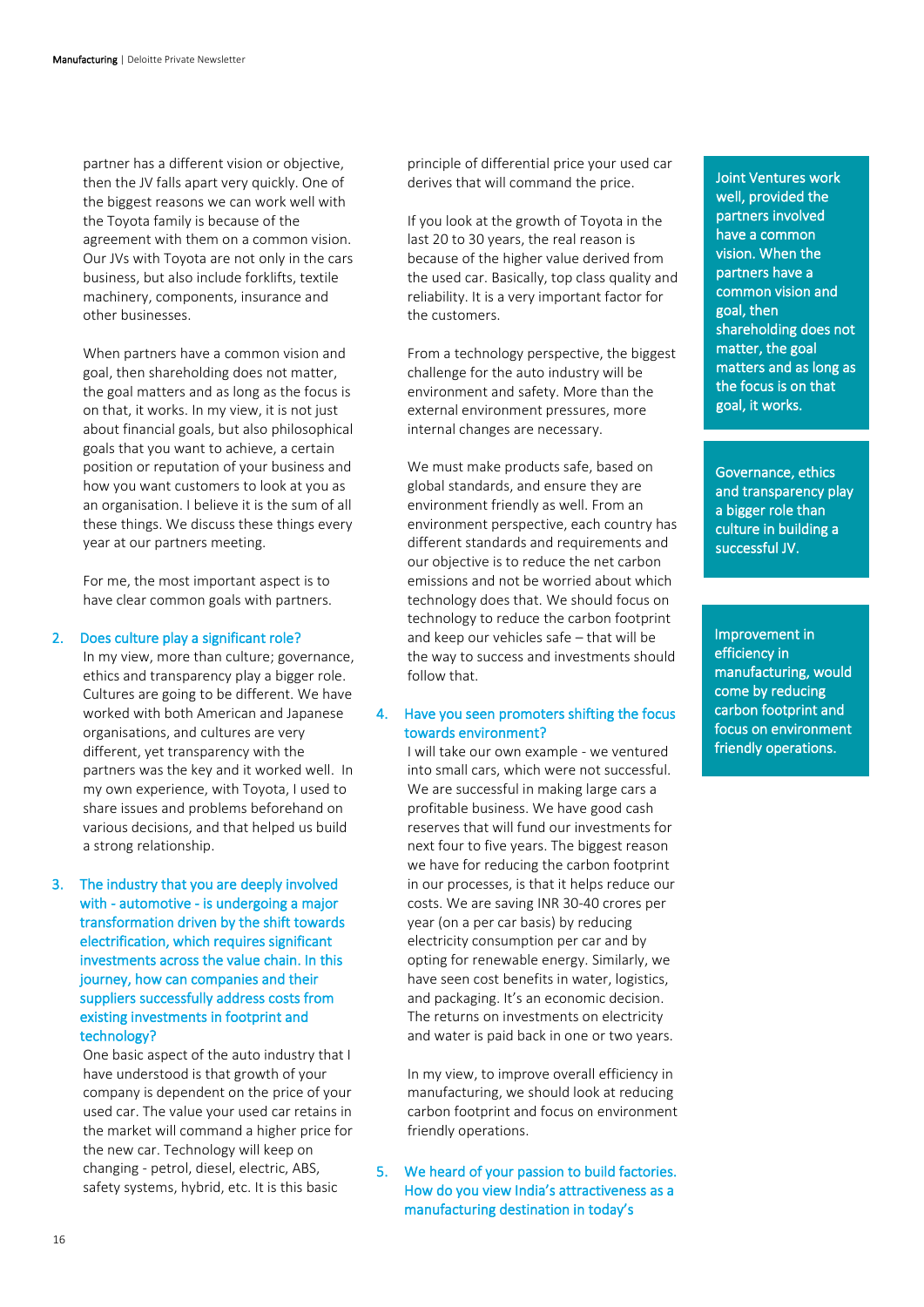#### scenario where many countries are directing policies towards in-country value addition?

Pre 1990s before the country opened up, I was working with Kirloskar Cummins. At KCL and other group companies, we could increase our prices every year – we had good returns and we had high quality products. When the country opened up and things started changing, we started a programme to conduct training sessions with our managers – we had a plan to develop 2000 managers by the year 2000. We ran a week-long programme and we went through intense scenarios where every day duties were changing and to help them understand how our businesses can survive. That was a very good programme and we came up with innovative ideas, especially for restructuring.

Later, I looked at the factory's capital investment. While I got involved with Toyota, my first idea was about how can we bring in the best of manufacturing practices, with an objective to redo our manufacturing process. We spoke to union leaders who were then willing to get retrained based on the requirements. We stopped our investments for two years, and in the next couple of years, our revenue to our capital employed improved by three times, which was mostly through marginal investments in skill and attitude training. We became cash rich. The key aspects we looked at were value added to the company (Revenue minus cost of materials), capital employed per person, value-added per rupee spent on employees. We started looking at these ratios and compared it with our competitors and reorganised our factories. Over a four to five-year period, there was a huge difference in total capital employed, current ratio, borrowings, etc.

For our investment in new plants, like the Kolhapur engine factory, we started with the basic framework of addressing costs. The cost of adding value must be less than the cost at the existing old plant. We worked on this principle for the smallest of things and the new plant hit its break-even point within first 6-7 months.

You have to get into the details and the objective has to be clear. The cost of adding value has to be reduced after new investment. You should look at the investment proposal on the principle of adding value, and conduct multiple iterations to come up with a plan, so that your cost of added value is lower than others. That's my biggest learning in last many years.

#### 6. What disruptions do you perceive for the future of mobility in the post COVID-19 scenario? Do you foresee a change in the role of the automotive companies? Where would they play in the value chain?

As things are changing, there will be increased focus on public transport, including environment and safety concerns. The quality of public transport is improving, but the problem is in last mile connectivity. Layouts of cities are not the way to make it easier to create public transportation. The companies would work on the last mile connectivity. 5G will bring in lot of changes related to systems, and security of data will be bringing other changes. Technologies that reduce energy consumption will be key. Pressure to reduce overall energy consumption will also be key. Companies will have to keep investing in new energy conversion technologies – i.e. the current investment in engines may not show returns after the years 2030-35.

In some areas, technology may change slowly, gear boxes, suspensions, and other structural elements.

Toyota has also started investing in shared mobility, AI companies, licensing hydrogen technology for auto and nonauto like ships, trains, cars, power generation, etc. Companies are looking at different areas to use their core competencies. Toyota has got into boat building, energy efficient buildings/houses, etc. Changes have been done in all organisations to meet the challenges of the future.

7. If you look at local market with PLI initiatives, especially in Auto, what is the biggest disruption in the next 2-3 years?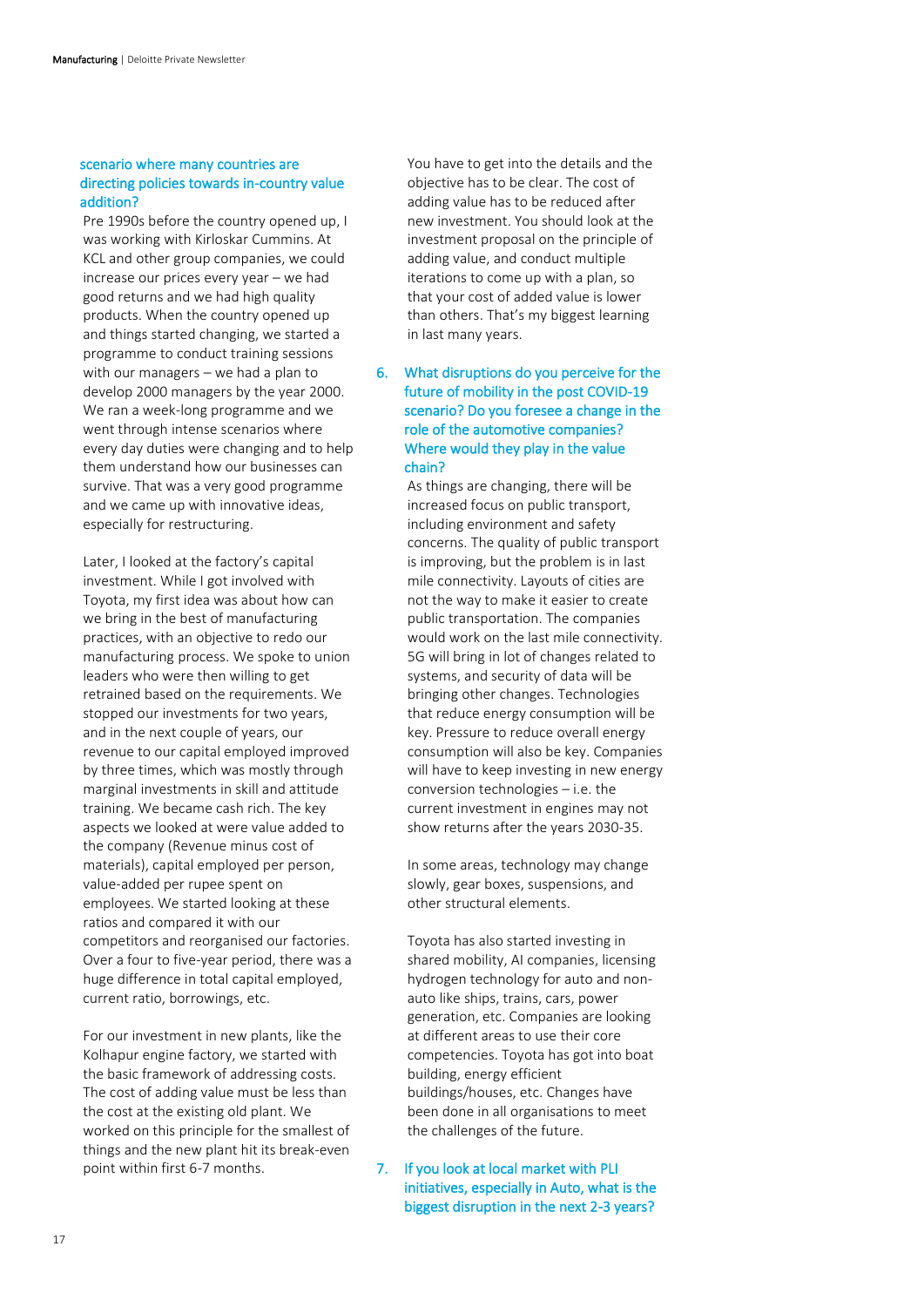We should be prepared for more electrification, but my biggest worry is the energy scenario in India. The growth of coal fired power plants, and power goes off three times in a day at home. The investment required in infrastructure for next 20 years is required to sort out basic energy reliability. At the earliest it will be 2030 by when the power generation from coal starts reducing in the entire energy equation. We will not get reduction in carbon because of our requirement of electricity generation soon. We will have to look at green hydrogen, we will have to innovate, and it will involve deep thinking into energy consumption to reduce the real carbon footprints. Till then companies like us will have to keep the portfolio more open – ICs, hybrid, electric, etc.

#### 8. What is the biggest shift that you foresee in the role of boards the next three years? What do you believe they need to do to adapt themselves to the changing landscape?

I am on the board of only a public listed company and I have private, closely held companies. From the boards perspective, we have very high-level internal audit processes in the system. We have long internal audit meetings – follow governance like a public company. One part of a board's role is to ensure a highlevel of governance and internal transparency. Car companies around the world tend to be relatively centralised in manufacturing and sales. The parts of R&D would be at different places, because the product is similar everywhere with little nuances in each country.

Here at Toyota Kirloskar Motors, we have manufacturing and sales in an all in one unit versus how Toyota works in US. For an independent company, the board has to play a deep role in governance both, in medium-term and long-term strategy, with regards to goals and objectives, competitiveness, and where are you on various metrics.

#### 9. We understand that you have a keen interest in Indian history. What learnings

#### have you found most relevant for your organisations over the years? Any thoughts on how India's manufacturing sector can leverage them in the current context?

When I went to Lawrence school in 1969, I had to decide between Science, Commerce and Arts. I ended up with Math, Physics, Chemistry and Biology and some literature and hardly had exposure to History, and English writing. When I went to college, my challenge was not science subjects but writing a paper (reading a book and writing a paper). At MIT, you have to take one humanity course every term. I did a lot of literature in English, drama, music, etc. From there I realised, you need humanities, we don't teach enough humanities in India.

I never got a chance to read serious history till recently. I used to read books by Manohar Malgaonkar, though fictionalised history was very fascinating. After my grandfather SLK died, I got his collection of books and I came across an old publication, "History of Mahrattas" by James Grant Duff, and it fascinated me a lot. That book also revealed something about my old house at Cunningham Road, Bangalore – the apartment building used to be the property of the Nawab of Savnoor and the property next to it (behind) belonged to Sandoor. I read about Nawab of Savnoor and Sandoor in the History of the Marathas. They were friends and were always on the same side and had properties next to each other – this was very fascinating. I feel that history continues, lots of relationships continue for much longer than we think.

I have been reading a lot of history and biographical books. The one I find most fascinating is from Dr. Uday Kulkarni who has written three or four top class books on Maratha history. The latest one I am finishing is "The Extraordinary Epoch of Nana Saheb". He has written on Nana Saheb, Bajirao and Panipat.

That's something that got me really into History by reading more and more.

The board of the company plays a deep role in governance both, in medium-term and long-term strategy, with regards to goals and objectives, competitiveness, and other business metrics.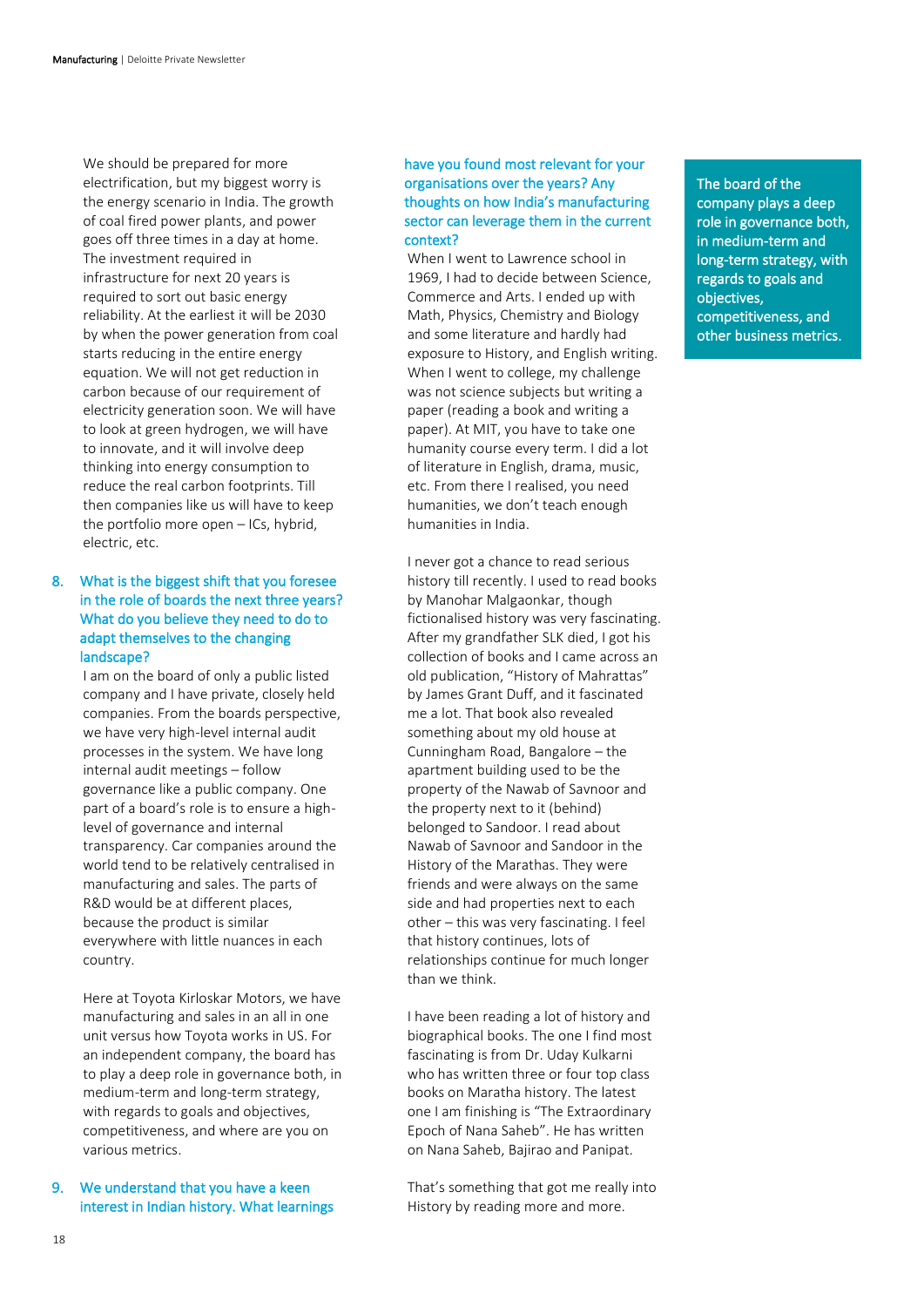#### 10. On succession planning - with your personal experience of being a 4th generation entrepreneur and with the next generation being inducted, what would be your guidance on preparedness to business families in the manufacturing sector?

For Toyota, the great grandfather of Mr. Akio Toyoda started the textile machinery business. Almost all their companies have a Toyoda family member as a Chairman or a President. What I also found interesting is that a lot of relatives of team members work in the business. It is an interesting combination where parents and grandparents of many senior people have worked in the company. One thing which is clear, which I learned from Toyota, is transparent succession and career planning. The strongest department in Toyota Motor is the HRD department. If anyone has to be the head of the company, they have to be the head of HRD at some point of time. Toyota has a very clear, transparent, and structured career planning system. That is very essential.

In my case, I have a daughter. I decided to stick with a holding company structure after the share split between my family members. We are making some board level changes to our companies and she will come onboard. But ours will be led by professional managing directors only.

My representative on the Toyota Motor JV is the Joint Managing Director. I am not the official representative.

What I realised is that it completely depends on the business. Each family is different and if they have controlling stake, it depends on how competent the people are and what are their interests; but it is a tough decision.

#### 11. And finally, if there is one decision in your successful career that you would like to overturn today, what would that be?

I think I have made lot of wrong decisions if looked at them in hindsight. But I try to analyse my bad decisions and learn from them. Early in my career as an engineer, I used to feel everything can be sorted through engineering and science. Later I realised that value-added ratios, how to be more competitive, etc. are also equally important. One must respect all aspects in life and business and the value of accounting skills, money skills, business skills, and HR skills. Subsequently, now when the economy has become competitive, all aspects are given equal voice and respect in developing plans and strategies. This is something I would have liked to do better.

Transparent succession and structured career planning system are the essential elements for succession planning.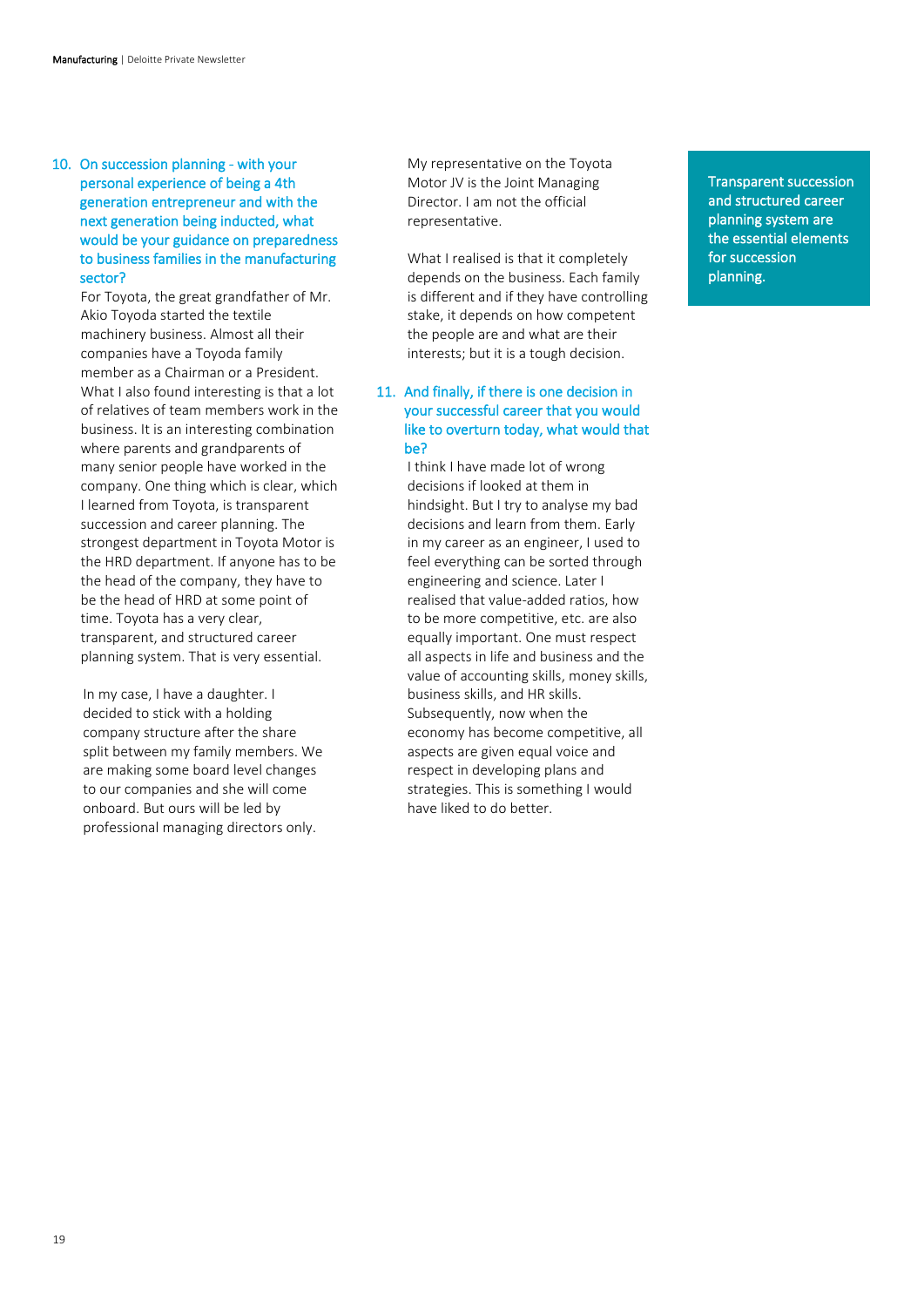Manufacturing | Deloitte Private Newsletter



# <span id="page-20-0"></span>The impact of Production Linked Incentive (PLI) schemes on India's manufacturing landscape

#### **Background**

With the vision of a 25% contribution of manufacturing to the GDP and aligned to the Atmanirbhar Bharat initiative, the Government of India in March 2020, launched an industrial development incentive scheme aimed at attracting investments in manufacturing called the Production Linked Incentive (PLI) Scheme which provides incentives on incremental sales for products manufactured in India.

#### Objectives of the PLI scheme

The scheme aims to make manufacturing in India globally competitive by

- creating economies of scale and therefore global champions in manufacturing
- enabling the complete ecosystem and,

• enhancing efficiencies and improving cost competitiveness of domestically manufactured products

Since March 2020, a total of thirteen schemes have been approved with a cumulative incentive about 1,97,000 Cr. for a period of five years with typical incentives in the range of 4-6% of incremental sales over the base year

The potential impact of PLI : The impact of PLI schemes across sectors would be multidimensional covering contribution to the GDP, competitiveness, value addition employment generation and resiliency in the supply chain

• Domestic Value Addition (DVA): Given the focus on hard investments into manufacturing facilities and assets, the scheme is expected to drive higher value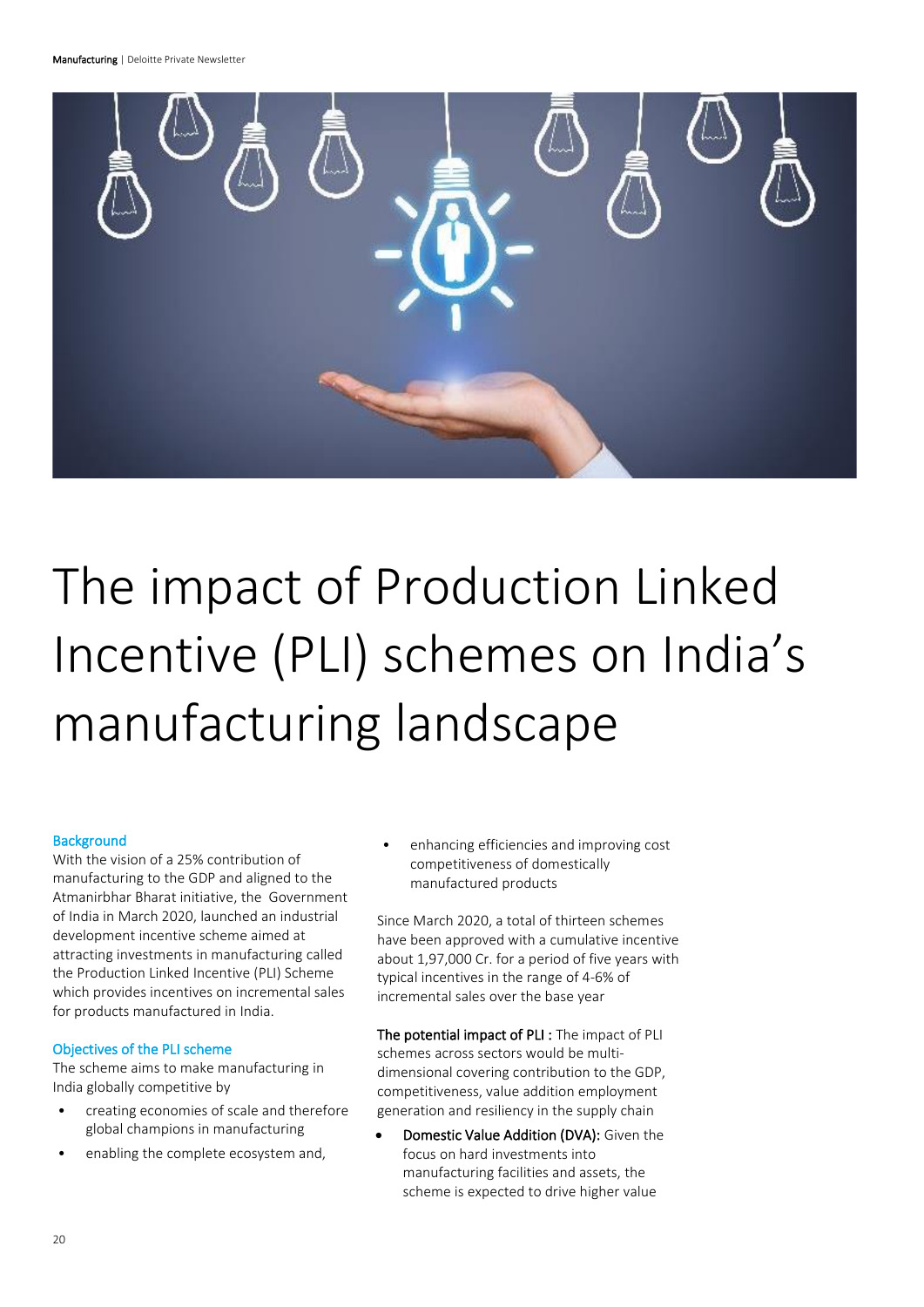addition within India from raw material to finished product. This would be a key to enhancing the manufacturing contribution to GDP towards the vision of 25%

- Enhancing India's Global Value Chain (GVC) participation: India's GVC participation index at 43.1 (OECD-WTO TiVA database 2018) has a significant scope for improvement and can be enabled only with manufacturing being a very integral part of global value chains. This requires product portfolio, quality and volumes to be aligned to global requirements. The PLI with export requirements in many of them together with the DVA would assist in significantly enhancing GVC participation
- Generating large scale employment opportunities: The anticipated incremental manufacturing contribution to the GDP from investments made towards the PLI schemes by organizations is about \$520 bn. At this scale, accounting for the interventions and impact of automation and productivity increases, the sectors under the PLI scheme are expected to nearly double their employment translating to about 10 mn direct jobs and additional indirect of around 30 mn
- Creating global manufacturing champions : With a "focus sector focus portfolio" approach, the PLI provides an opportunity for organizations headquartered in India to build economies of both scale and scope that would enable them be globally competitive and thus creating the platform for emerging as global champions in the medium term. The creation and expansion

of value chain for the scale and scope by the anchor companies would also require upstream capacities and capabilities and thus have an impact on the micro small and medium enterprises (MSMEs)

- Enabling integrated competitiveness: From a manufacturing perspective, the PLI focuses on investments in technology, R&D and, plant and machinery with a view to create integrated competitiveness in the value chain of the investments that are sustainable as opposed to siloed ones. This would however require manufacturers to plan their investments with a strategic lens covering the three areas to ensure scalability and sustainability
- Driving agility in the supply chain : With reducing reliance on imports in key areas of the value chain (specifically in input materials), the ability of the supply chain to be resilient and agile is significantly enhanced, the impact of which was witnessed during the pandemic. Sectors like pharmaceuticals, medical devices, electronics, automotive, and steel would be key ones among others

A manufacturing contribution to GDP at over \$1 tn would enable India to become a destination of choice for global manufacturing but also sustain it over the next decades. The PLI scheme would be a key enabler for realization of the vision. On their part, Indian organizations and leadership need to look beyond their traditional markets, preferences and boundary conditions to leverage the PLI schemes and enhance their competitiveness.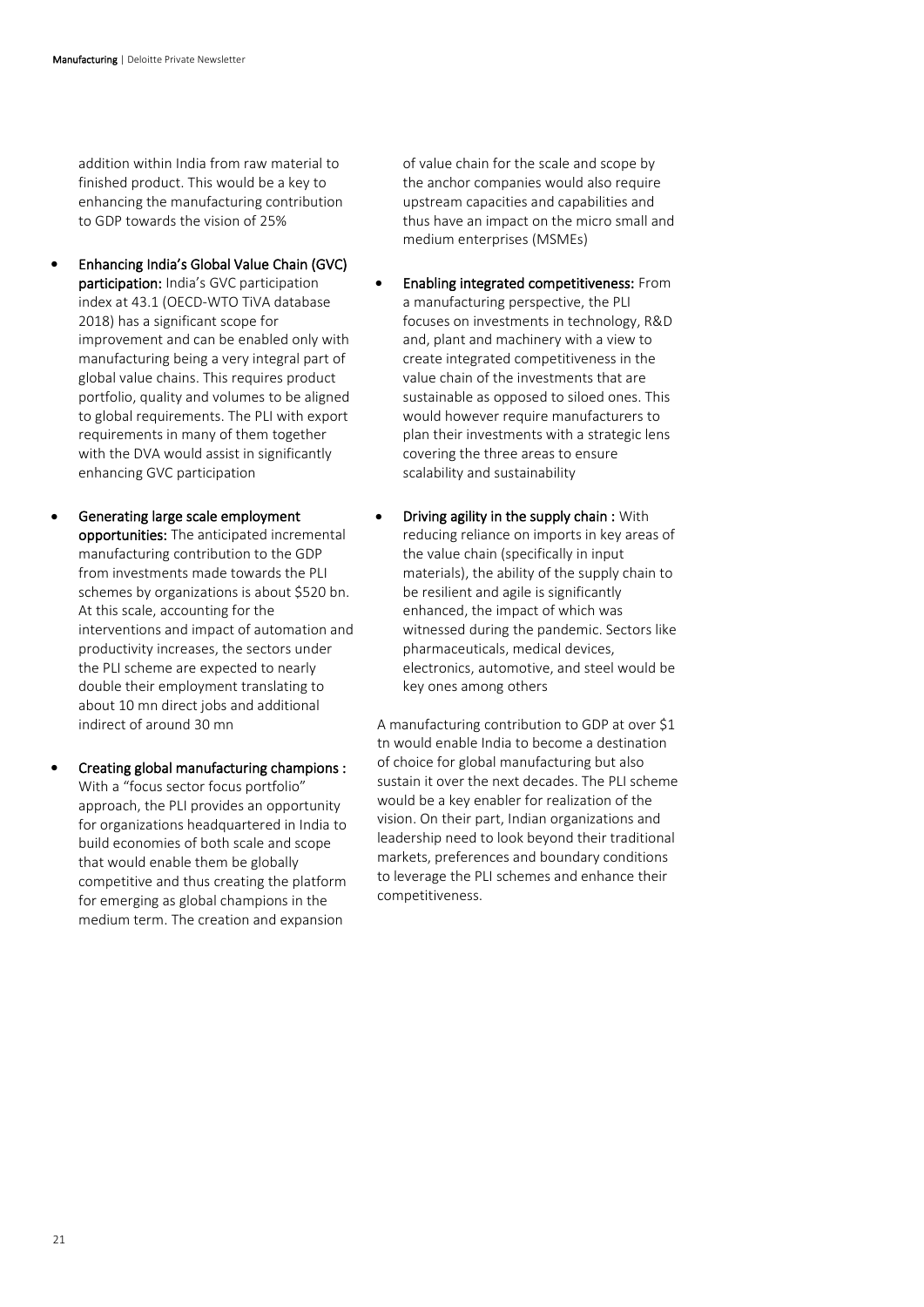

# <span id="page-22-0"></span>In conversation with Pramod Menon



Pramod Menon Group Chief Financial Officer (CFO) and Member of the Board, RPG Enterprises Limited

1. In your view, how have Indian manufacturing companies leveraged the opportunities that emerged from the shift in the manufacturing footprint across countries, over the last 18 months? What has been the experience of the RPG Group?

#### How have you leveraged the opportunity, and what are the roadblocks you have faced?

The pandemic has definitely put out a lot of challenges and impacted organisations in different ways, and appropriate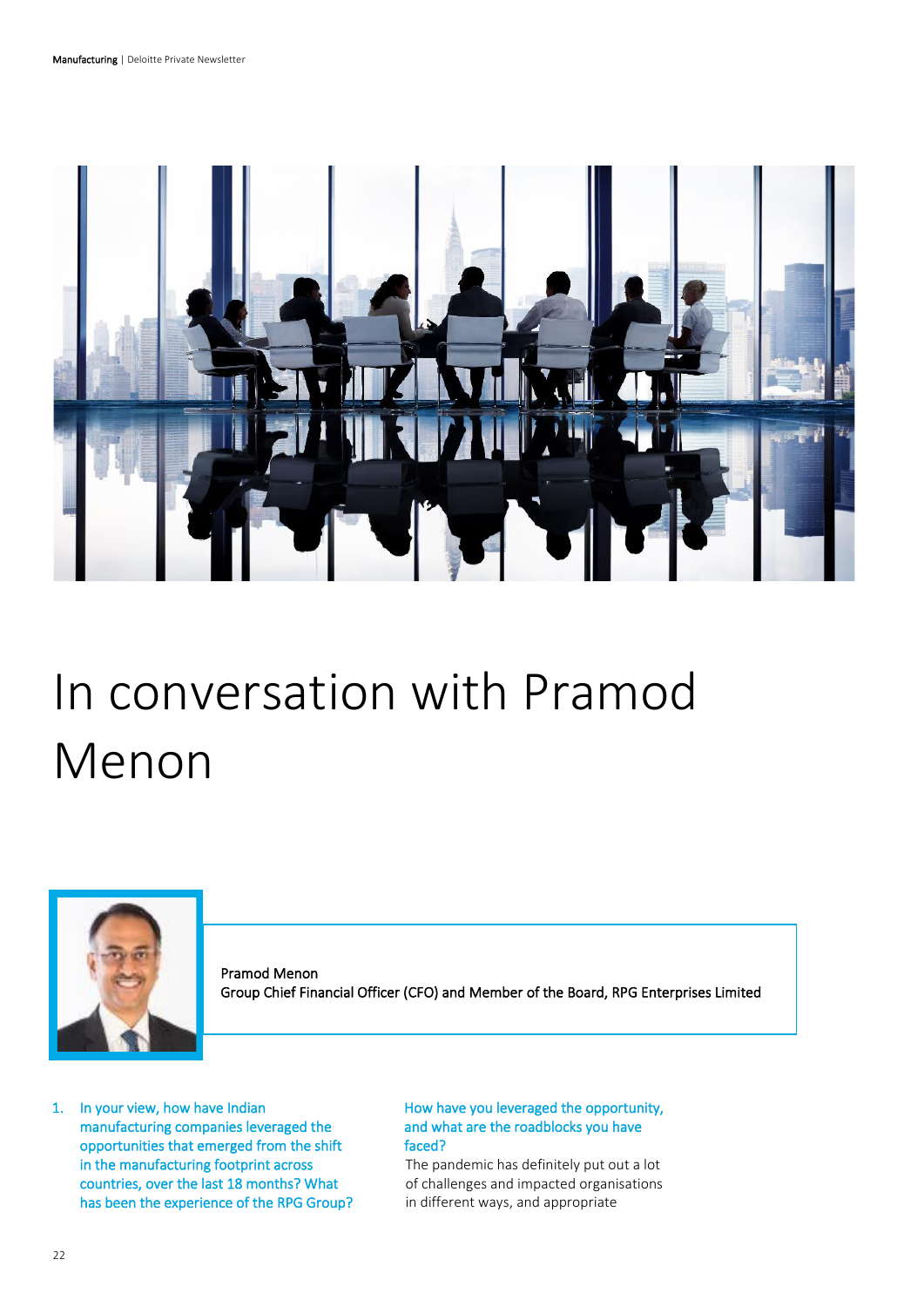measures have been taken by each organisation. From a CFOs perspective, there are two or three themes that are emerging in an organisation's future capability building. First is technology enablement, which is critical for any organisation on how quickly they can adapt to the technological changes by leveraging technology. It is not just digital transformation, but across different touchpoints - how organisations are aligning all functions and making them capable. The second aspect is around the risk management framework that has increased manifold the uncertainties in the approach to critical issues like currency risk, commodity risk, cyber risk, etc. becomes prominent. There are many risks becoming more relevant in the current context, requiring CFOs to be agile and have regular cadence in reviewing these risks. The third aspect is sustainability which is coming to the forefront as well.

In terms of manufacturing issues, the pandemic has opened up significant opportunities, especially with the focus of the government to make India a manufacturing hub in the face of a growing protectionism agenda taking shape across the world.

The RPG Group is a diversified global conglomerate, with a presence in manufacturing, infrastructure, and technology businesses. As a group, a part of our business is capex heavy while the other is not, which provides certain flexibility in deploying capital. As a philosophy, our approach towards our business investments has been prudent by focussing on growth with profitability, while making judicious investments aligned with our strategy. The group has been cautious on leverage, thus enabling us to cushion the shocks from business cycles on cash flows, and in helping is retain our ability to access capital.

In the manufacturing segment, where we have deployed large capital expenditure for growth, the focus has been on brandled growth, given our significant presence in the retail consumer-oriented space. The spend on brand development

has been significantly higher, and this enabled our business growth to quickly ramp up and bounce back immediately, as the economy started to recover from the first wave in FY21. This led to double digit growth in FY21.

We see huge opportunities in India, and inorganic growth could provide access to capabilities for diversification and scale while continuously making investments organically in the respective business for growth and efficiencies. The pandemic has altered the landscape, requiring significant investment and upgradation on digital and technology enablement initiatives – across the value chain on one hand, while providing interesting opportunities to evaluate inorganic growth on the other. With the incentives extended by the Government to the manufacturing sector through policy initiatives like the PLI scheme, we at RPG group are evaluating opportunities for investments by leveraging these policy initiatives.

Overall, we need to prepare for consumption-led growth in the near term on the back of a pandemic induced deceleration in economic activity, i.e. revenge growth. Besides, we need to be prepared for the challenges to growth vis-à-vis rising inflation, roll-back of quantitative easing, leading to liquidity constraints, etc. Hence, it is essential to have a robust risk management framework that addresses the relevant risks emanating from the strategic shift that businesses may see in the future.

The current scenario provides interesting opportunities for RPG Group, given its liquidity profile and sound balance sheet. We believe finding the right opportunities and building appropriate internal processes is critical for success even as we aim for significant growth.

2. Deployment of digital technologies has an impact on the work, workplace, and workforce. Your thoughts from an RPG

From a CFOs perspective, there are three themes that are emerging in an organisation's future capability building.

#### Technology enablement-

how quickly organisations can adapt to the changes by leveraging technology.

#### Risk management framework - the

uncertainties in the approach to critical issues like currency risk, commodity risk, cyber risk, etc. becoming more prominent requiring CFOs to be agile and to have a regular cadence for review

Sustainability - adoption to sustainable practices will be critical for all organisations in India, as it will become a critical element for accessing capital over time and ensuring that the quality of growth is given more importance than the quantum.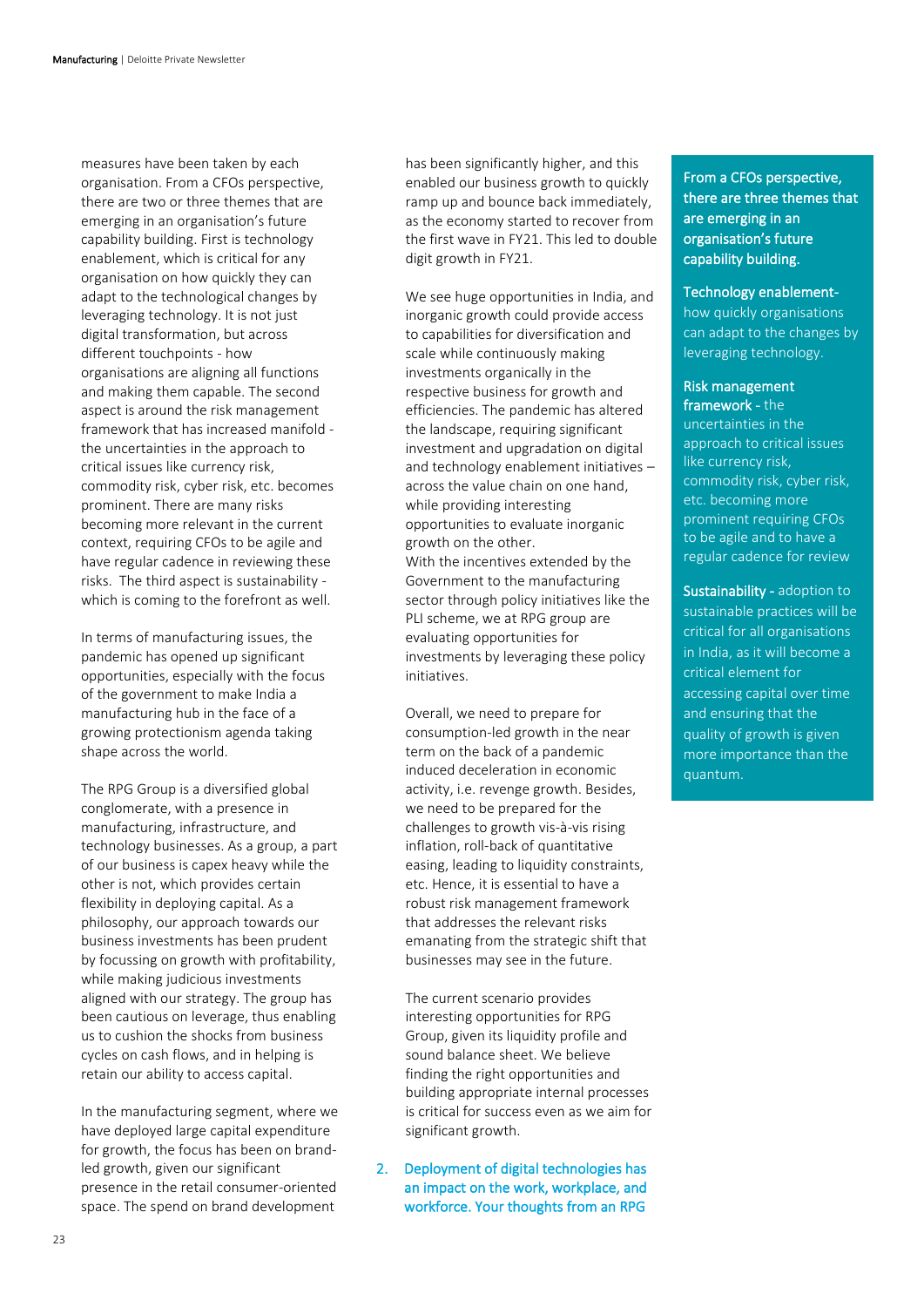#### Group experience on how organisations need to approach the journey.

The RPG Group commenced its digital journey nearly 6 years ago in a structured manner, wherein the managerial workforce was mandated to acquire certain basic digital literacy. The initiatives across the group are going through a digital and innovation Centre of Excellence, which initially provided the fillip in creating awareness and success stories. The digital initiatives across the organisation are championed through a digital SPOC and it is being driven across functions. One of our factories, based out of Chakan, has adopted smart manufacturing practices whereby the business head get live updates on each of the orders at the factory shop floor. Similarly, at CEAT, the digital platform in customer service enables customers to report any performance issues on an app, which has significantly reduced the turnaround time for a customer from days to minutes.

Digital interventions to enhance business efficiency is being evaluated at different businesses, including our plantation business, wherein adoption of drone and other digital initiatives could have an impact on productivity and yield.

The CFOs are leading the initiatives on the digital transformation agenda in their respective companies. At Zensar, the CFO office has a technical position in the organogram, who are engaged in creating various customised digital solutions. This has led to successful adoption of unique propositions based on different platforms including blockchain. The involvement of a technical person in the finance organogram has enabled alignment of the process requirements and also a quicker turnaround time. The best practices and success stories are routinely shared amongst our companies to drive the digital initiatives in earnest.

We have mitigated the risks that digital transformation has on the IT security architecture by ensuring the CIOs office is engaged in this transformation process.

#### 3. On the important agenda of sustainability – how is the group building sustainability in its operations? How do you see this evolving in India going forward?

Sustainability is an extremely relevant theme, which has been further accentuated by the current pandemic. We are already seeing that access to capital is shifting towards entities which are adopting sustainability practices, and change in this respect, has been brought about largely by financial investors. At RPG, we are striving towards making it an integral part of our business process. The group had been following some of the best practices in the areas of governance and social responsibilities and have undertaken steps to further deepen the impact, through measures on environment protection, and also at the business process level. In each of our companies, we have undertaken steps to finalise the goals for the next 5 years, along with an action plan which would require change management as also investments yielding long-term benefits. CFOs are closely involved in driving the processes in each of the companies. We believe this to be a journey requiring a long-term commitment and based on that we have devised goals for each year, in terms of process changes, capabilities, and investments for individual entities, as each of them are in different sectors with a varying maturity curve. The developments on sustainability are routinely monitored by the task force or steering committees.

As mentioned earlier, adoption to sustainable practices will be critical for all organisations in India, as it will become a critical element for accessing capital over time and ensuring that the quality of growth is given more importance than the quantum.

4. You have a very interesting initiative on inclusion that goes beyond the workplace – for e.g., the CEAT Tyre shoppes that would be owned, managed, and operated by women. How has your diversity / inclusion agenda shaped the outlook of the organisation?

> Diversity and Inclusion (D&I) is a key agenda at RPG group and is championed by the leadership within all the companies. At CEAT, Anant Goenka chairs the council that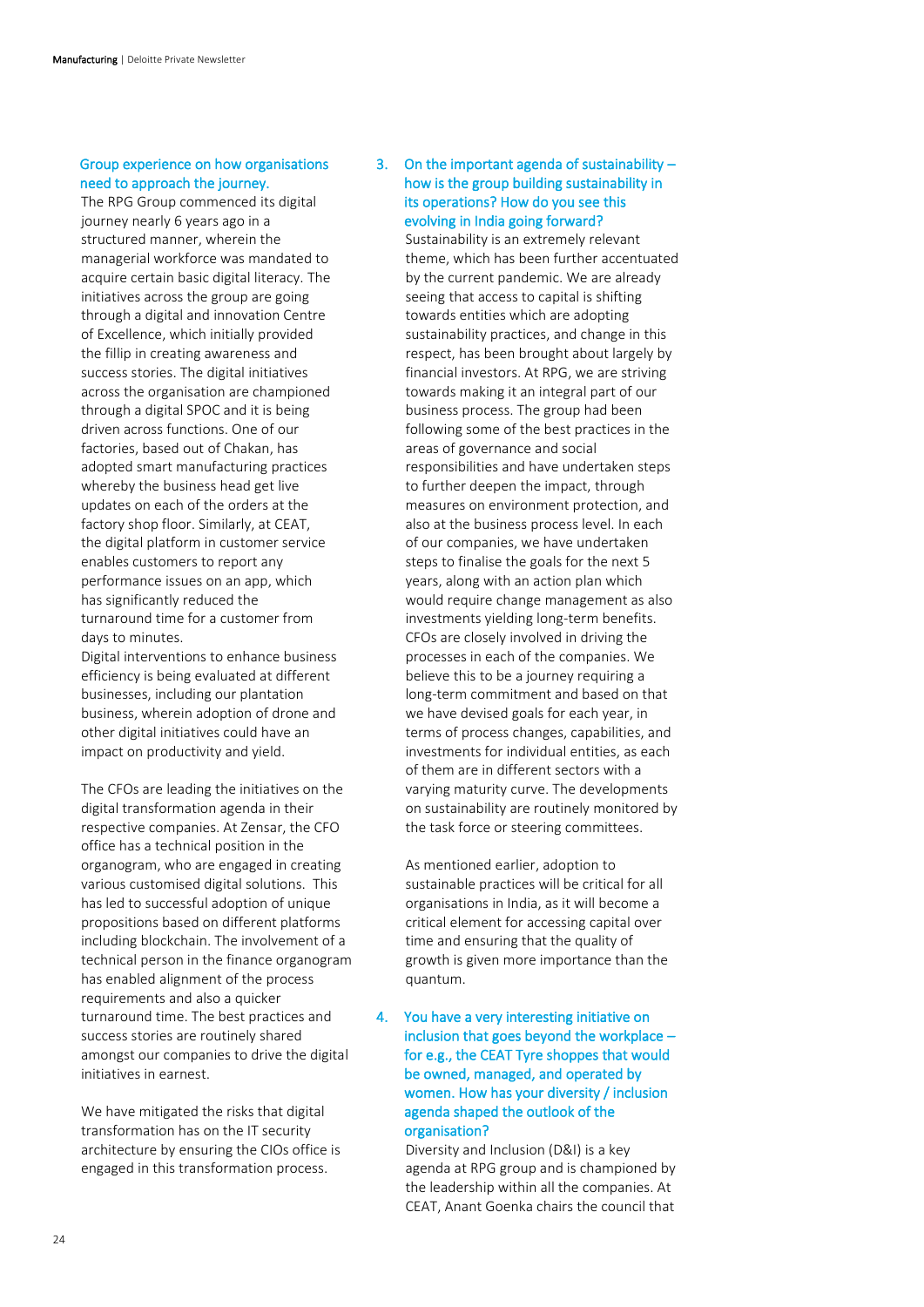sets up the targets and initiatives on D&I and ESG. The approach to gender diversity is not just restricted to women employees. In the group, we have three entities, namely, CEAT, Zensar and KEC who have employed members of the LGBTQ+ community. Besides this, there is also a focus on people with disabilities and an earnest effort is made to ensure that they also form part of the workforce across all the companies. Ethnic diversity is another key agenda, given the diversity of our country, as we are a global company with a footprint across continents. There is a conscious effort to onboard people who bring an element of diversity to maintain the cultural balance.

D&I is high on the agenda and mindshare of the senior leadership and there is a conscious effort to build an organisation by adopting best practices and we see this as a critical element in our journey to attain sustainability related goals.

#### 5. You have joint ventures in the region – in Sri Lanka and in Bangladesh. What has been the recipe for success for those ventures? And, what advice would you have for companies going global?

At RPG, our ethos and philosophy on JVs are built around trust and transparency, along with our alignment of objectives and we believe them to be a key differentiator. For the success of any JV, the most important aspect is alignment of the purpose and objectives of the JV partners in the venture. The group has a rich history of successful JVs and these are the two fundamental pillars on which we have built sound relationships. Over the years, our JVs have benefited further with contributions from JV partners in growing the businesses. Similarly, the success of our overseas footprint, including Sri Lanka, is more about cultural integration. The governance framework in terms of decision making and review processes provide the right platform to bring issues for deliberations, besides empowering the JV management to operate without interference. The endeavour is to share best practices for mutual enrichment.

In any JV, evaluation of the value system and cultural fit with the partner is a key criterion. This enables an honest deliberation and exchange of views on key business issues and helps to set up the right aspirations amongst partners. This has been another essential ingredient for a successful venture.

In going global, understanding, and appreciating cultural differences and accordingly, aligning aspirations and expectations are extremely critical. Cultural integration is a huge challenge and if you get it right, the foundation and structure of the venture becomes strong. In our own experience, surprises emanate mostly from the differences in cultural practices and approaches. This is something that we constantly strive to review and re-align.

#### 6. What are some of the risks including cyber and regulatory that you are seeing in your business, and how are you, as an organisation, tackling those risks?

Risk management is a critical aspect for any successful business and its relevance has got amplified by the pandemic. The business cycles have changed significantly with major spikes and unpredictability in periods of stability, driven by continuous changes to the ecosystem led by technology, trade barriers, and behaviours. In the current environment, the pandemicled risk shall remain primary and critical until we come out it. Building adequate resilience to safely navigate through these choppy waters, as we encounter a potential threat of another wave, is a key agenda. Herein, we are sitting both on the potential threat, as the pandemic fades and imminent opportunity of revenge growth. The current situation has mandated a complete shift in the approach as deliberation on risks have become a louder part of the agenda at review meetings. The organisation needs to be alert and vigilant to proactively engage with the various factors and variables that are at play at all levels.

The pandemic has elevated two risks primarily. One being the risk emanating from the huge liquidity infusion into the global economy, which has led to creating In a JV scenario, evaluation of the value system and cultural fit with the partner is a key criterion. Aligning aspirations and expectations of the JV partners is extremely critical for success.

#### The pandemic has elevated two risks primarily:

One being the risk emanating from the huge liquidity infusion into the global economy, which has led to creating of bubbles across asset classes impacting commodity prices, currencies, interest rates.

Secondly, with the leap towards adoption of technology and digital interventions, cyber security risks have significantly increased, and we have seen increased instances of attacks globally and domestically.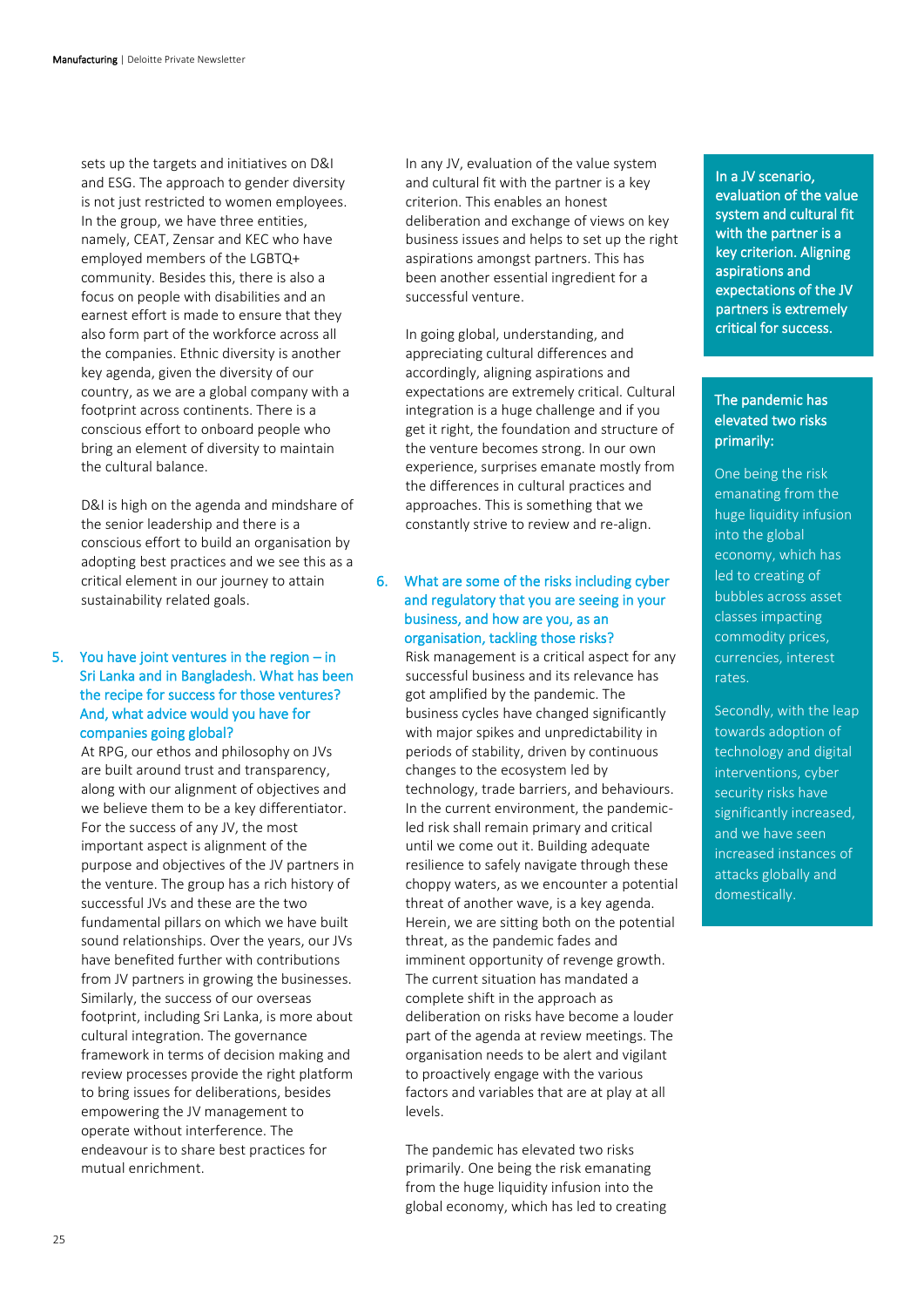of bubbles across asset classes impacting commodity prices, currencies, interest rates. Secondly, with the leap towards adoption of technology and digital interventions, cyber security risks have significantly increased, and we have seen increased instances of attacks globally and domestically. We have constantly been reviewing the business processes to mitigate the potential risks emanating from the liquidity flow, through adequate hedges to insulate the risks to P&L, balance sheet and cash flows. On the cyber security front, we have been investing and upgrading the security architecture relevant to the industry in which we operate, all while ensuring that digital interventions and initiatives are adequately evaluated from a cyber security perspective, prior to deployment.

The regulatory compliance risk is largely to do with the nature of business that a

group is engaged in. At RPG, we are largely operating in sectors which do not have high regulatory controls. Across our businesses, we have adopted practices that are proactive to changes in the regulatory landscape.

7. And finally, if there is one decision in your successful career that would like to overturn today, what would that be? I would say it's not a reversal of any decision, but I would have accelerated a decision. Expeditious adoption of technology and automation to facilitate digital transformation is one that will fall in this space. As leaders, we need to influence the change management process in our organisations through an adequate push factor from the top, through upskilling.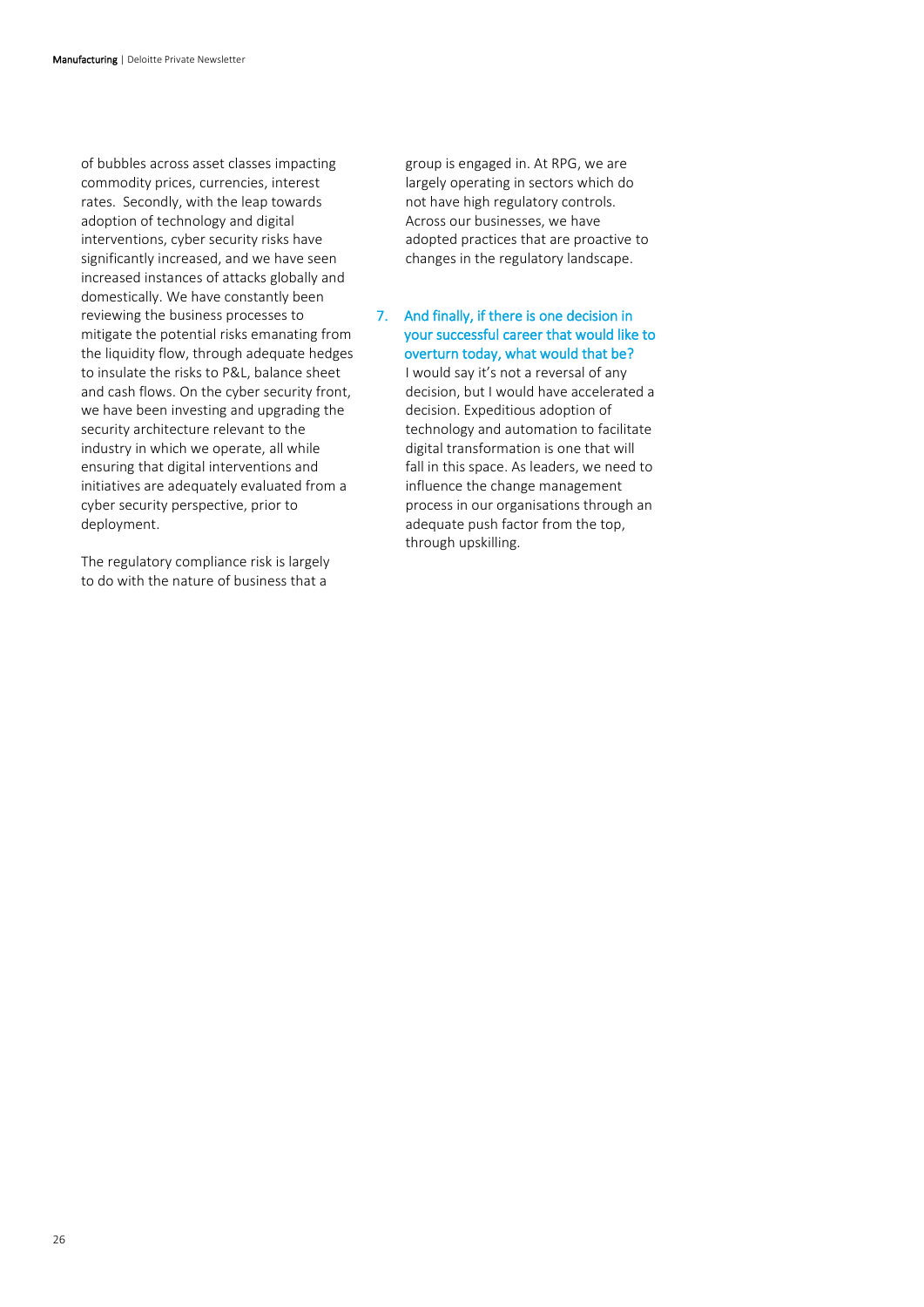

# <span id="page-27-0"></span>Regulatory update for the manufacturing industry

The current, progressive thinking Government promises a positive and beneficial regulatory environment for the manufacturing sector and has introduced various incentives and benefits that vary depending on whether the intended operations are labour and/ or capital intensive. The central government schemes under the banner of 'Atmanirbhar Bharat' focus on promoting domestic manufacturing, encouraging Indian exports, and ensuring balanced regional development. The state governments aim to provide fiscal and non-fiscal benefits to attract investments and create employment opportunities within the relevant state.

The Indian income-tax law ('IT Act') and the Indian Goods and Services Tax ('GST') law defines the concept of "manufacture"/ "manufacturing" in a similar way to essentially mean emergence of a new product, article or thing. Interestingly, while the word

'manufacture' has been defined in the IT Act, 'production' is not defined. A plethora of judicial precedents have held that the word 'production' has a wider connotation in comparison to 'manufacture' and accordingly any activity, which brings a commercially new product into existence, would constitute production.

The recently issued production linked incentives ('PLI') schemes for manufacturing, makes a reference to the definition provided under the GST law and therefore, eligibility test for PLI schemes i.e., whether a process qualifies as manufacturing or not, is similar to the test applicable under GST law.

#### Overview of the incentives and benefits:

Various benefits, at central as well as the state level may be sought, depending on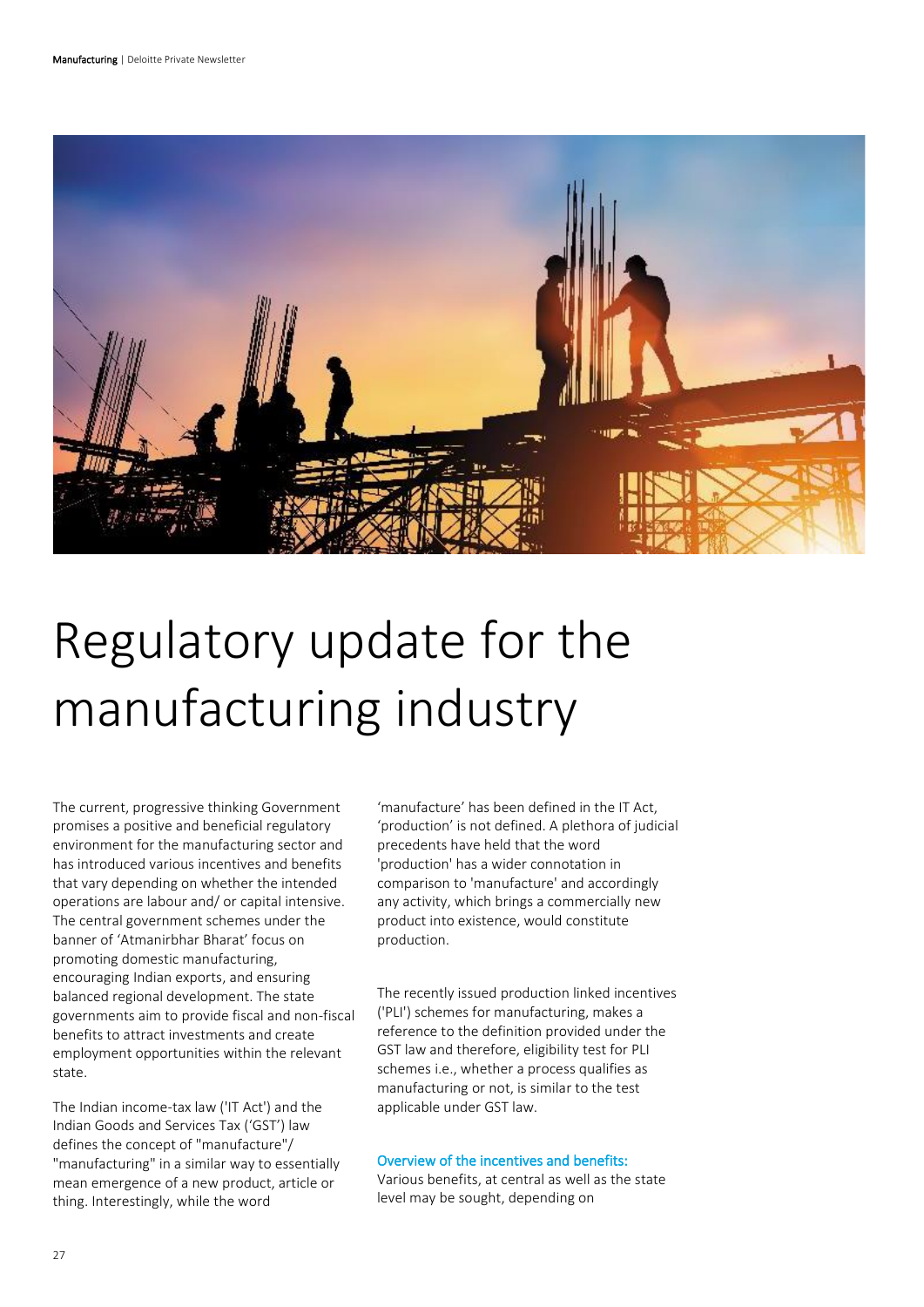manufacturing, as well as the export profile of the contemplated operations and other critical aspects, such as product mix, sales mix, sector, investment period, expansion or diversification, etc. Projects with higher investment and/ or higher employment creation commitment enjoy premium status by state governments with maximum amount of benefits. Quantum of benefits can also be negotiated with state governments where the project size is of a very large scale. Factors such as female employees or SC/ST/OBC employees also play a crucial role in getting higher percentage of incentives. However, restrictions on casual labour may exist which needs to be considered as per the local state's requirements. Furthermore, a higher quantum of benefits can be negotiated when investments are made in backward zones, i.e. zones where the existing level of industrial activity is low.

#### Key incentives schemes

Key beneficial schemes/ incentives of the central and state governments are briefly discussed/ highlighted below:

- State industrial policies include fiscal benefits such as reimbursement of statelevel GST by way of refund/ exemption/ loan (gross vs. net depending on the state and quantum of investment), electricity duty and water charge concession, capital subsidy, refund/ exemption of stamp duty, employment generation/ training subsidy, etc., and non-fiscal benefits such as, uninterrupted water and power supply, better rail and road connectivity, land at a concessional rate, dedicated port facilities, single window facilitation, etc.
- **Central Government** scheme under the "Manufacture and other operations in warehouse regulations" provides for exemption of duty payable on raw materials and capital goods procured for undertaking manufacturing and other defined operations in a custom bonded facility, if imported goods are subsequently exported. The scheme also offers deferment of duty payable till the time goods are cleared from the bonded facility to India mainland.
- Export Promotion Capital Goods (EPCG) scheme allows import of capital goods without payment of import duty. The exporter must export goods to the value of at least six times the duty saved on import

of capital goods, to qualify for the scheme in the first six years from the date of authorization.

- Under the Advance Authorization (AA) scheme, import duties are waived with respect to the imported goods incorporated in goods intended for export. To qualify for the scheme, the importer must export goods with a value of at least 15 percent of the import duty saved under this scheme, within 12 months from the date of filing the application with the Regional Authority.
- India has negotiated Free trade agreements (FTAs) with various countries including members of the Association of Southeast Asian Nations (ASEAN), Japan, Singapore, and members of the South Asian Association for Regional Cooperation (SAARC). FTAs provide concessional customs duty rates for imports from such countries subject to complying with the rule of origin and value addition norms.
- Project Imports (PI) scheme is designed to expedite and simplify the process of determining which industrial goods fall under the various chapters of the customs tariff. Furthermore, under the scheme, favourable tariff rates are available for imported goods that are used in projects which aid in developing India's economy, e.g., industrial plants, irrigation plants, power projects, mining projects, oil and mineral exploration projects, etc.
- Remission of Duties or Taxes on Export Products (RoDTEP) scheme provides reimbursement of taxes, duties, and levies at the central, state, and local level in the form of transferable duty credits and electronic scrips.
- Exemption from indirect taxes for goods exported from India, subject to conditions.
- Special Economic Zones (SEZs) have been established across India to house export focussed manufacturing and service sector units. A unit located in an SEZ must comply with positive net foreign exchange earnings requirements to remain eligible for benefits under the scheme. Key concessions available under the scheme include:
	- Customs duty and GST exemption on goods imported for authorised operations.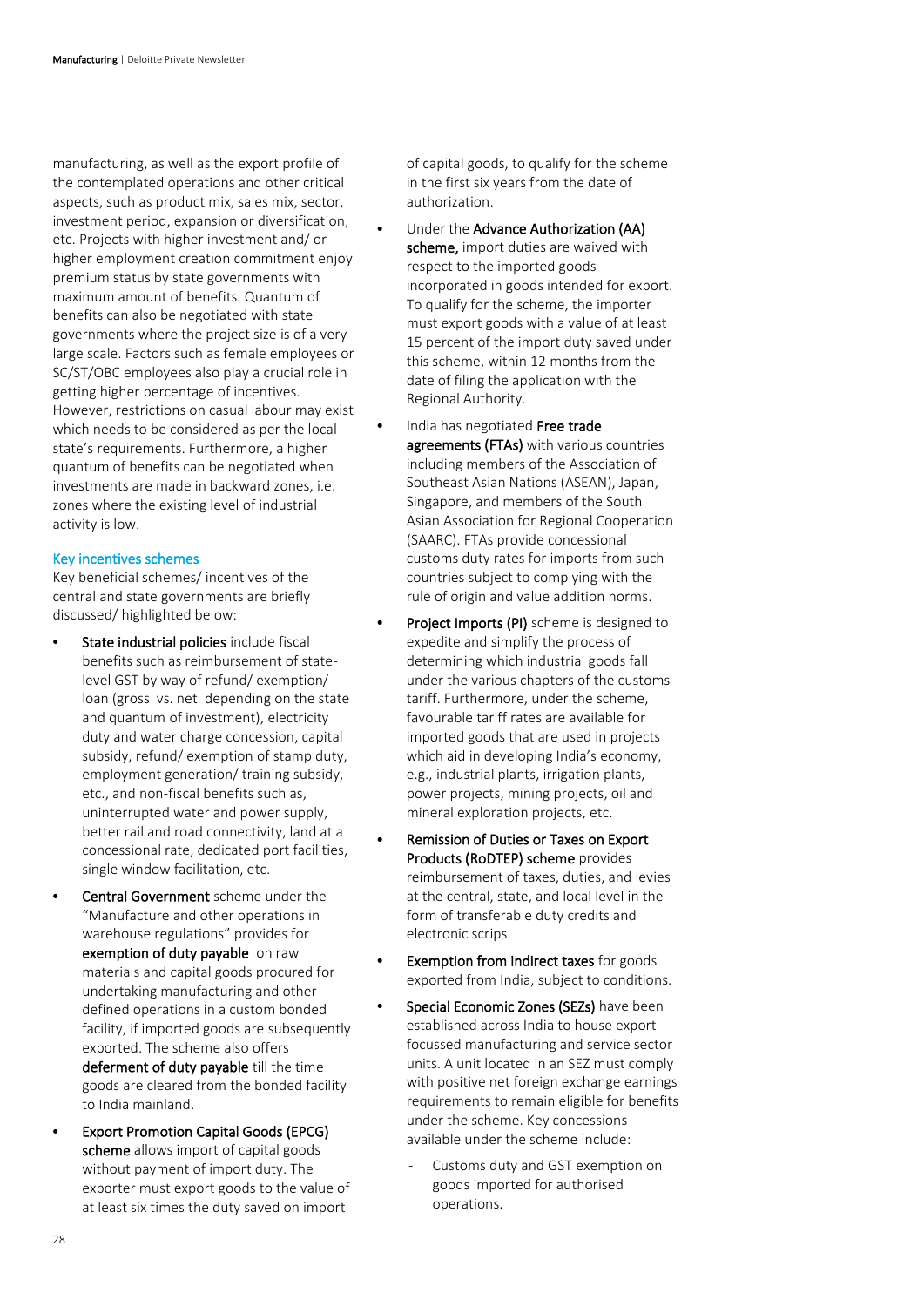- Option to avail upfront exemption from GST on domestic procurement of goods and services, subject to the execution of a bond or letter of undertaking by the supplier.
- Production Linked Incentives (PLI) schemes provide a certain percentage of incentives in the form of cash payment (typically in range of 2 percent to 15 percent) on incremental sales of manufactured goods over a batch of certain number of years (typically 5 to 6 years).

The first batch of PLI schemes was issued in April 2020, covering mobile manufacturing, pharmaceutical and medical devices sector. Following the positive response, the Union Cabinet, in November 2020, approved introduction of PLI schemes for an additional ten key sectors, such as automobiles and auto components, telecom and networking products, textiles, food products, solar PV modules, other white goods, etc.

A total of 13 sectors have been notified as on June 2021 for PLI Scheme incentives which will be governed by the respective ministries. The PLI Schemes closely interplay with State Incentives scheme to boost manufacturing footprint in India.

- Corporate income tax rate for companies engaged in manufacturing activities is reduced to 15 percent (one of the lowest tax rates across the globe for companies engaged in manufacturing) subject to conditions.
- Deduction from profits is available for creation of new employment opportunities even in case of companies opting for lower rate of tax as mentioned above. Tax deduction at 30 percent of the additional employee cost available for 3 years (including the year in which employment is provided). Additional employee means an employee: whose total emoluments are not more than INR 25,000 per month;

employed for at least 150 days (for apparel/ footwear and leather industry)/ 240 days during the previous year; and participates in a recognised provident fund.

#### New Labour codes

As part of Labour law reforms, the Government of India has undertaken rationalisation of 29 Labour regulations and subsumed them into 4 Labour codes namely,

- The Code on Wages, 2019 that has included 4 legislations relating to wage rate, time of payment, bonus, equal opportunity, and remuneration.
- The Code on Social Security, 2020 that integrates nine statutes including the statutes governing Provident Fund, ESIC and Gratuity.
- Code on Industrial Relations which consolidates three enactments relating to industrial relations and trade unions.
- Code on Occupational Safety, Health and Working Conditions that amalgamates 13 labour laws relating to safety and health standards.

While all the four codes have received a presidential assent, they are yet to be notified by the government. The draft rules for each code have also been released.

The Code on Wages applies to all establishments, employees and employers as defined, unless specifically exempt in code. The most important change brought in by the Labour code is the standard definition of 'wages', which varied from legislation to legislation in the earlier statutes. Code on social security coverage broadened to include gig/ platform workers, fixed term employees, and those in the unorganised sectors, with the organised sector. The Labour code cast various obligations on the employer, with structured timelines, such as for payment of wages and for full and final settlement to employees. Also, penalties and prosecution are provided for or have been enhanced.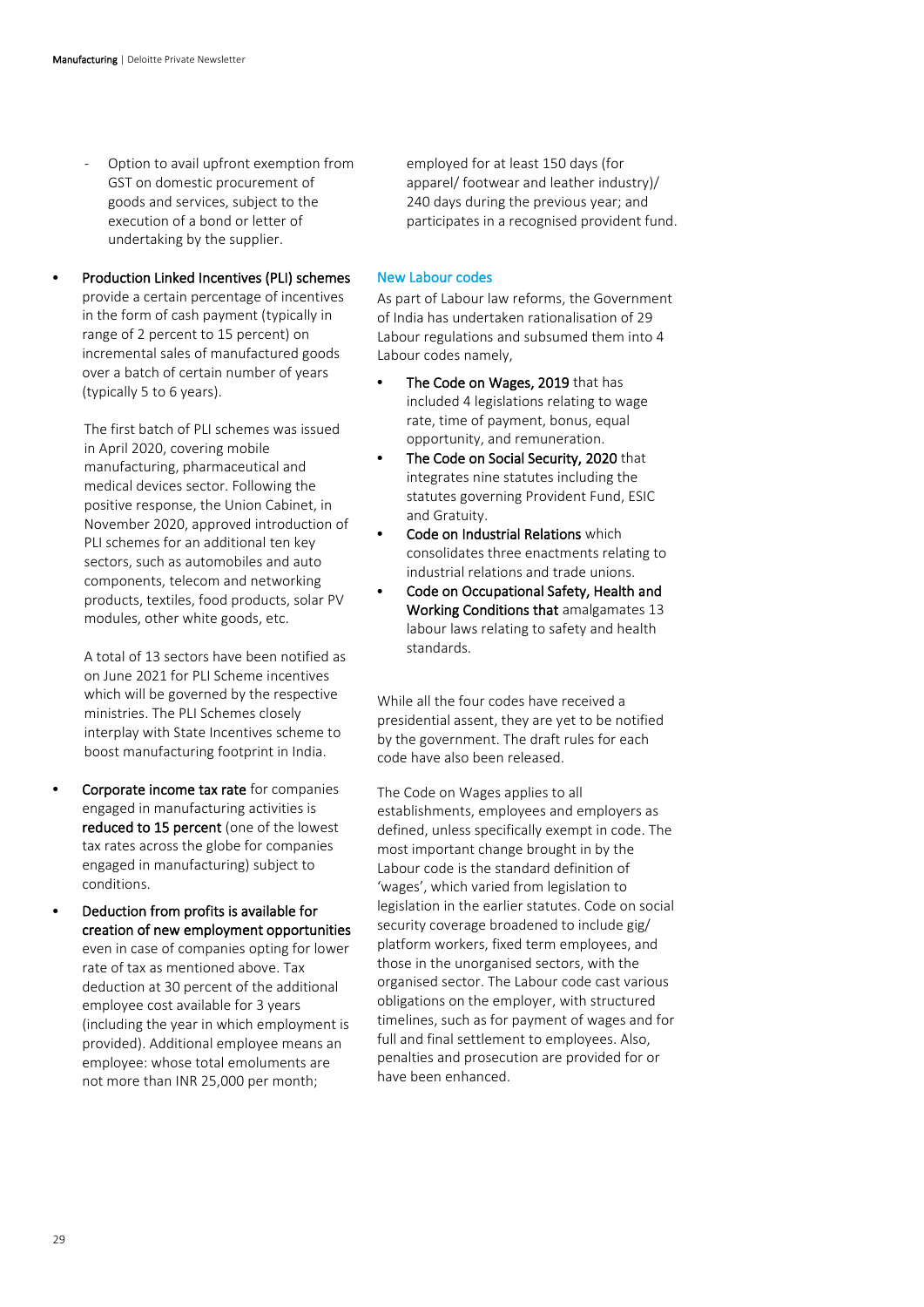### <span id="page-30-0"></span>Connect with us

#### Romal Shetty

President, Consulting Deloitte Touche Tohmatsu India LLP [romalshetty@deloitte.com](mailto:romalshetty@deloitte.com)

#### P.S. Easwaran

Partner, Consulting Deloitte Touche Tohmatsu India LLP [pseaswaran@DELOITTE.com](mailto:pseaswaran@DELOITTE.com)

### Acknowledgements

K.R. Sekar, Sanjay Kumar, Rohit Mahajan, Rashmi Maskara, Rumki Majumdar, Rinki Goel, Ankitha Kumari